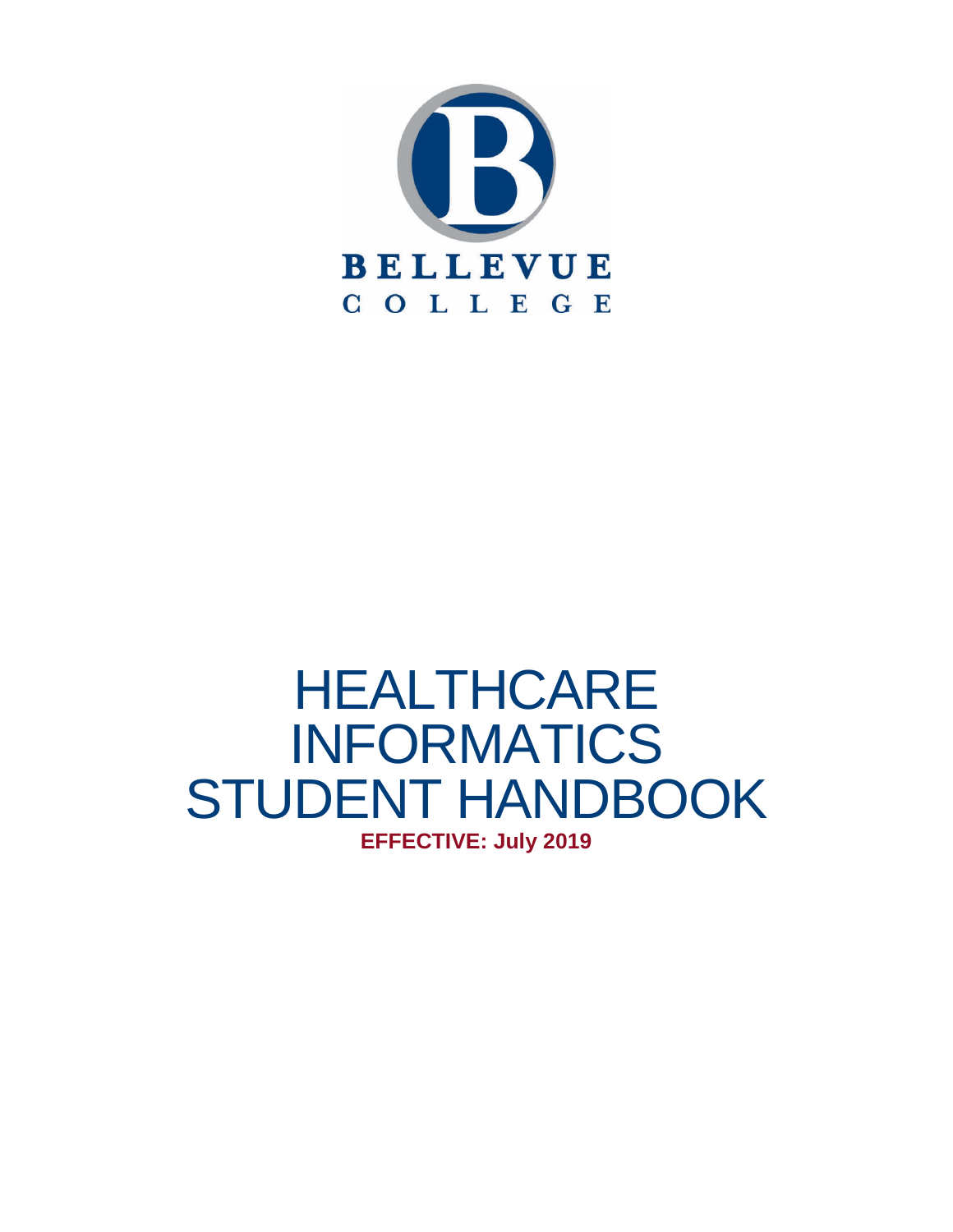# **Contents**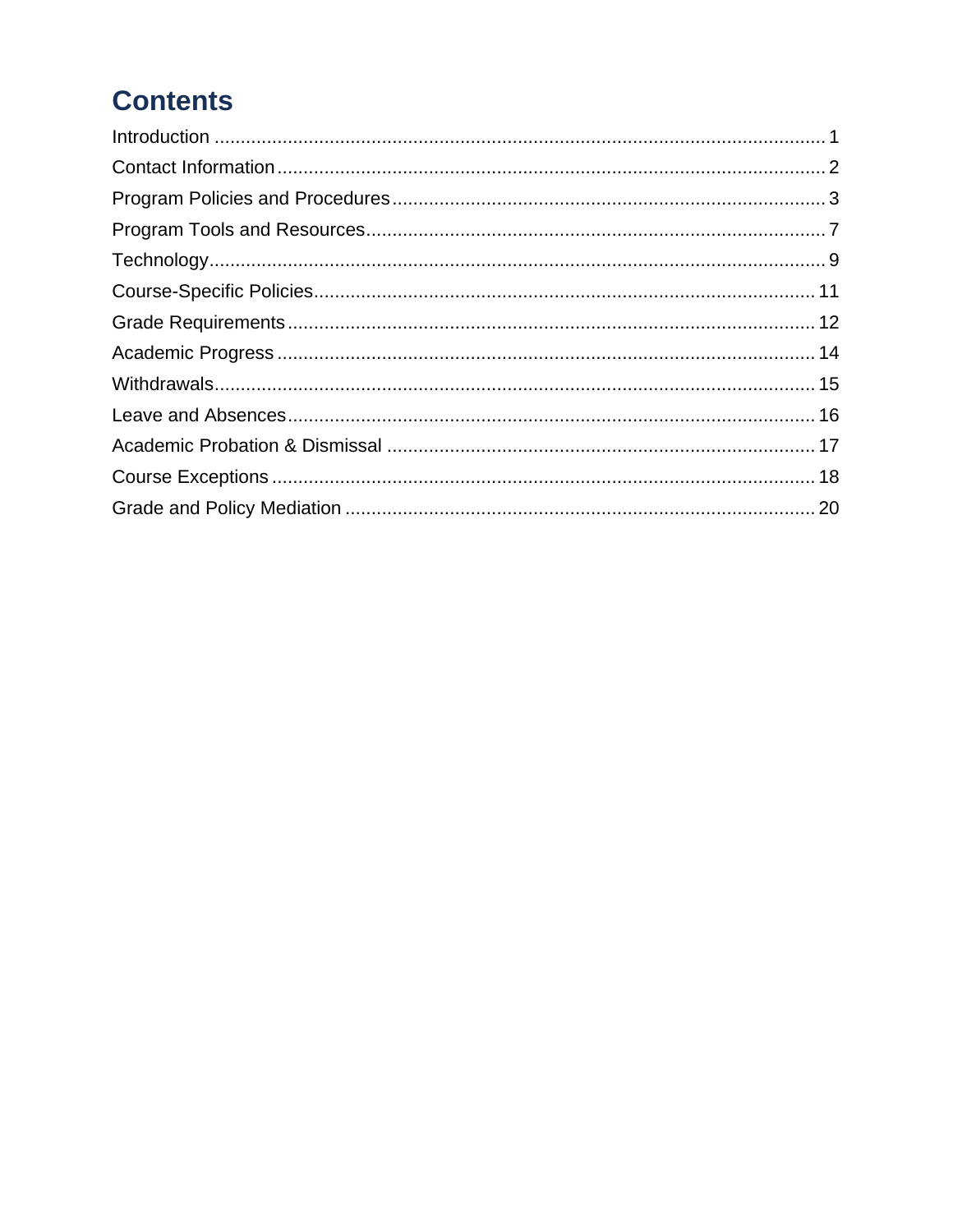# <span id="page-2-0"></span>**Introduction**

This student handbook has been reviewed and approved through the established approval processes of Bellevue College and is to be utilized as an adjunct resource to the published BC campus-wide policies and procedures. **Students are expected to comply with the policies and procedures contained within this handbook throughout their time enrolled in the HCI program.**

#### **Importance of Your Student Handbook**

Your success is important to us. We have developed this handbook to guide you and provide specific information on the policies and expectations of the Healthcare Informatics program.

**It is the responsibility of every admitted student to study this handbook and to know its contents.** If you have any questions that are not answered in this handbook or the new student orientation, please contact your instructors, program advisor or the HCI program chair for clarification as soon as possible.

# **Changes to Handbook**

Due to a number of reasons, changes to the HCI Handbook may occur. Students are expected to adhere to all policy and procedure revisions during their term as an HCI student. This includes any/all changes or additions in policy at the time they are incorporated. Updated policies and procedures will be sent to students in the form of a revision to the student handbook.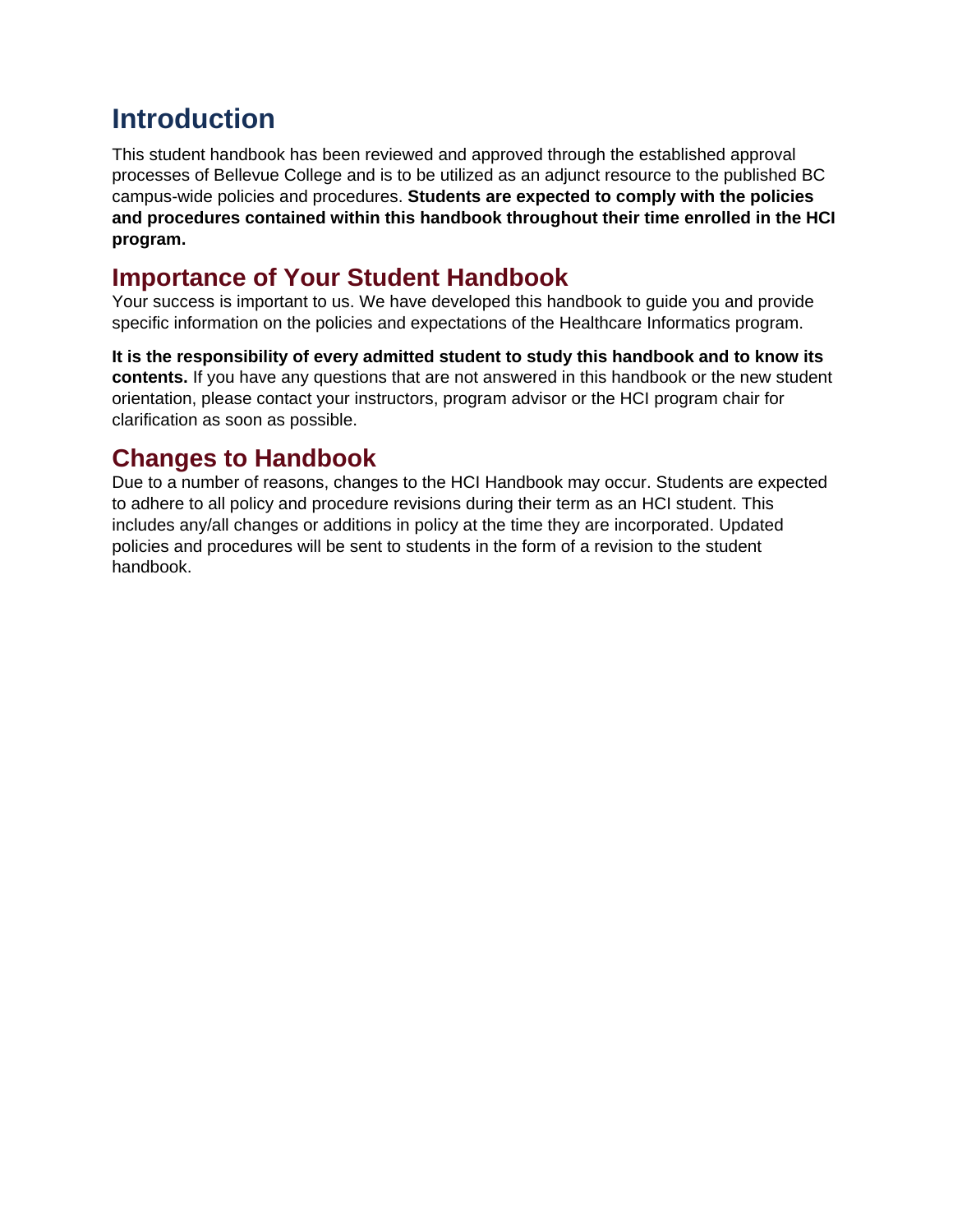# <span id="page-3-0"></span>**Contact Information**

#### **Email Account**

As a condition of taking classes in the Healthcare Informatics program, students must maintain and check an active Bellevue College email account. Email is the College's mechanism for official communication with students, and BC expects that students will read official email in a timely fashion. All communication from students to College administration should be conducted with a BC email account.

If a non-BC email account is a student's primary email, he or she may choose to forward their Bellevue College email to their primary email account. However, students still need to maintain the BC account by periodically updating the password. To forward your email, use [these simple](https://bellevuecollege.teamdynamix.com/TDClient/KB/ArticleDet?ID=24217)  [instructions](https://bellevuecollege.teamdynamix.com/TDClient/KB/ArticleDet?ID=24217) or access them at<https://bellevuecollege.teamdynamix.com/>

#### **Communicating with your Instructors**

In addition to using your BC email address, the Healthcare Informatics program would like to further clarify the appropriate mode for communicating with your instructors. Students are expected to use the Canvas email feature in each course to communicate with their instructor during the quarter. All communications need to be respectful and pertain to questions or concerns specifically related to the course. Unless otherwise stated in their syllabus, instructors have up to 48 hours to respond. **Faculty and staff will not respond or communicate via personal email addresses**.

### **Name and Address Change**

Essential communications from the program and the College will be sent using the contact information listed in your official student record. Keep your name and address up-to-date so you do not miss receiving important documents such as program-specific letters and forms, financial aid statements and diplomas. [Change your address online](https://www.ctc.edu/%7Ebellevue/stuaddr/waci203.html) or contact Bellevue College Enrollment Services at 425-564-2222. Students who change their names must provide documentation to the Registrar's Office to effect a name change.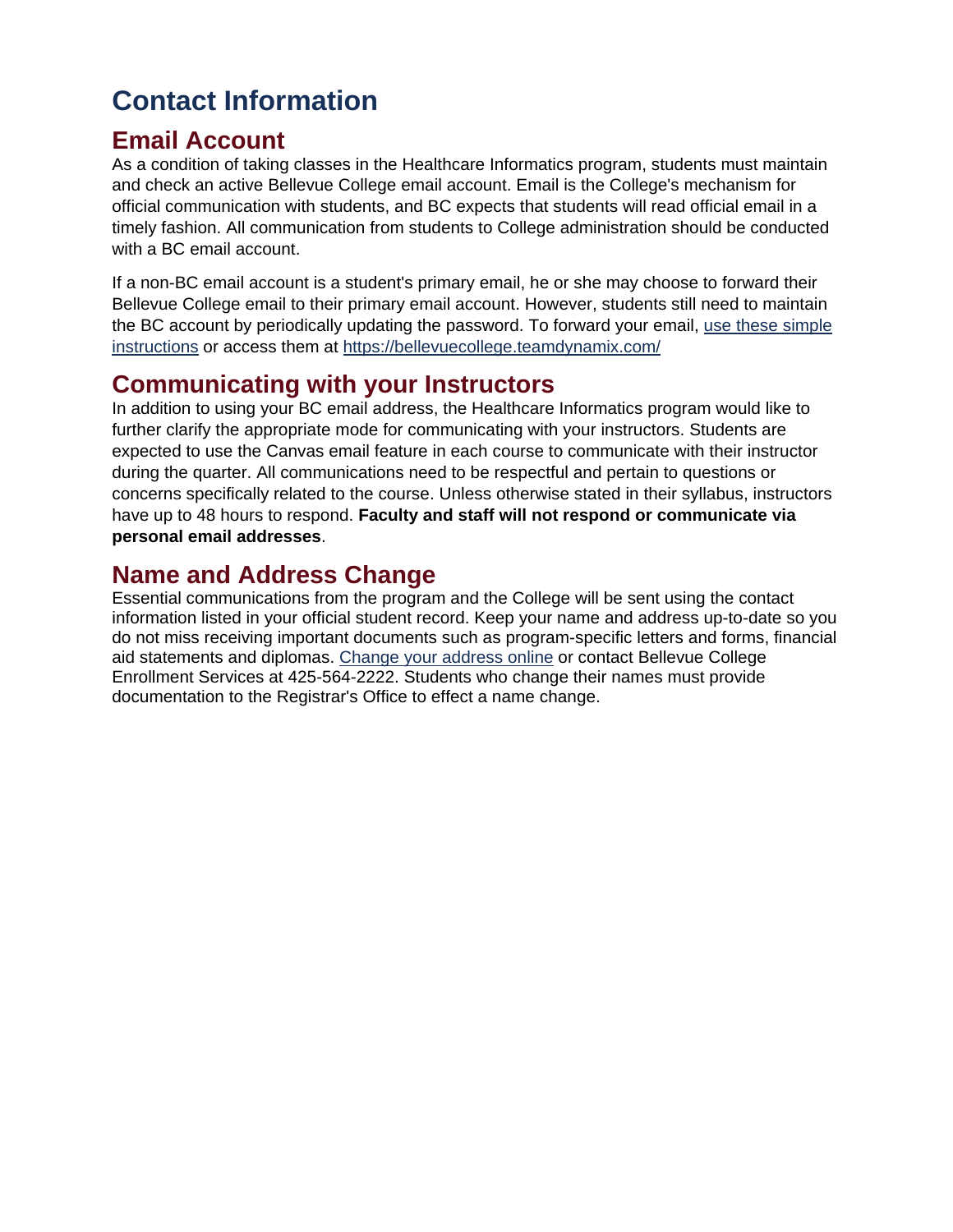# <span id="page-4-0"></span>**Program Policies and Procedures**

The Healthcare Informatics programs makes every effort to meet the needs of working adults. Although our program is flexible, there are several policies that students must adhere to in order to maintain adequate academic progress and successfully complete the program. Students should familiarize themselves with the following policies governing all admitted students.

### **Code of Ethics**

As a student in the Healthcare Informatics Program, you represent Bellevue College and the healthcare profession. The highest ethical and professional standards of conduct will be expected of you at all times. These standards and expectations are identified in this handbook, as well as in individual courses in the program.

All students enrolled in the Healthcare Informatics Program are expected to comply with the provisions of the code. Failure to do so may lead to academic review actions, up to and including dismissal from the program.

The goal of this code of ethics is to promote excellence in patient care by fostering responsibility and accountability among all healthcare professionals. In so doing, the integrity of the healthcare profession will be maintained. While students are subject to all other applicable Bellevue College policies with equal force and effect, the HCI Student Code of Ethics is of such fundamental importance that students are required to review the Code and acknowledge their agreement to abide by it prior to beginning courses.

#### **Objectives**

- 1. To create and encourage an environment where professional and ethical issues are discussed and addressed.
- 2. To help the individual Healthcare professional identify ethical issues.
- 3. To provide guidelines for individual Healthcare professionals regarding ethical behavior.

### **General Student Principles and Responsibilities**

The principles of truthfulness, fairness, respect for others, trust and responsibility and a personal commitment to maintaining these high standards and values constitute the fundamental ideal that all must strive to attain. Therefore, HCI faculty and students have the following responsibilities:

- To be truthful in all academic and professional matters and to always honestly represent their work and that of others;
- To be aware of and to abide by all applicable federal, state and local civil and criminal laws and regulations;
- To be aware of and abide by all applicable codes and standards of ethical and professional conduct and responsibilities;
- To be aware of and to abide by all applicable College and division policies, rules, procedures and standards, both general and academic; and the responsibility for personal and professional integrity and honesty in all academic activities;

#### **Principle I:**

In order to promote patient well-being, HCI students shall:

1. Provide information to the patient/family/caregivers about the existence of electronic records containing personal biomedical data;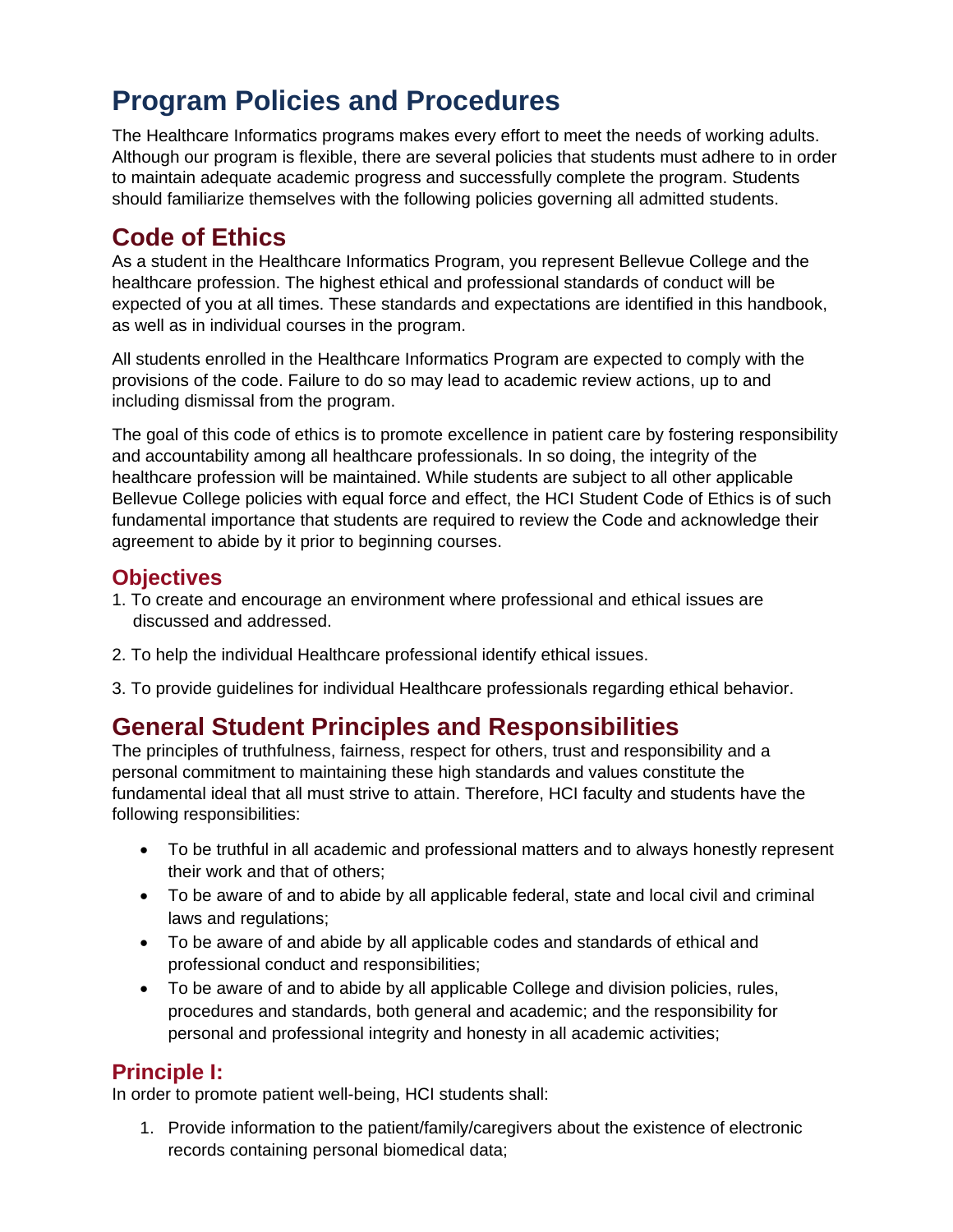- a. Patients/family/caregivers must not be misled about how these data are used, the origin of the data, nor about how and with whom these data are communicated.
- b. Questions about rights to review and annotate one's biomedical data must be answered truthfully.
- 2. Advocate and work to ensure that biomedical data are maintained in a safe, reliable, secure and confidential environment that is consistent with applicable law, local policies and accepted informatics processing standards;
	- a. Never knowingly disclose biomedical data in a fashion that violates legal requirements or accepted local confidentiality practices;
	- b. Never use patient data outside the stated purposes, goals or intents of the organization responsible for these data.
- 3. Treat the data of all patients with equal care, respect and fairness;
- 4. Maintain confidentiality of acquired patient information, and follow national patient privacy regulations as required by the "Health Insurance Portability and Accountability Act of 1996(HIPAA)."

#### **Principle II:**

To promote the highest level of competent practice, HCI students will:

- 1. Foster a professional environment that is conducive to the highest ethical and technical standards;
- 2. Uphold professional standards by adhering to defined technical protocols;
- 3. Acknowledge personal and legal limits, practice within the defined scope of practice and assume responsibility for his/her actions;
- 4. Maintain continued competence through lifelong learning, which includes continuing education, acquisition of specialty specific credentials and re-credentialing as appropriate;
- 5. Refrain from the use of any substances that may alter judgment or skill and thereby compromise patient care;
- 6. Be accountable and participate in regular assessment and review of work, procedures, protocols, and results. This can be accomplished through facility accreditation.

#### **Principle III:**

To promote professional integrity and public trust, HCI students shall:

- 1. Be truthful and promote appropriate communications with patients and colleagues;
- 2. Respect the rights of patients, colleagues and yourself;
- 3. Avoid conflicts of interest and situations that exploit others or misrepresent;
- 4. Accurately represent his/her experience, education and credentialing;
- 5. Promote equitable access to care;
- 6. Collaborate with professional colleagues to create an environment that promotes communication and respect;
- 7. Communicate and collaborate with others to promote ethical practice;
- 8. Engage only in legal arrangements in the medical industry;
- 9. Report deviations from the Code of Ethics to program leadership for internal sanctions, local intervention and/or criminal prosecution.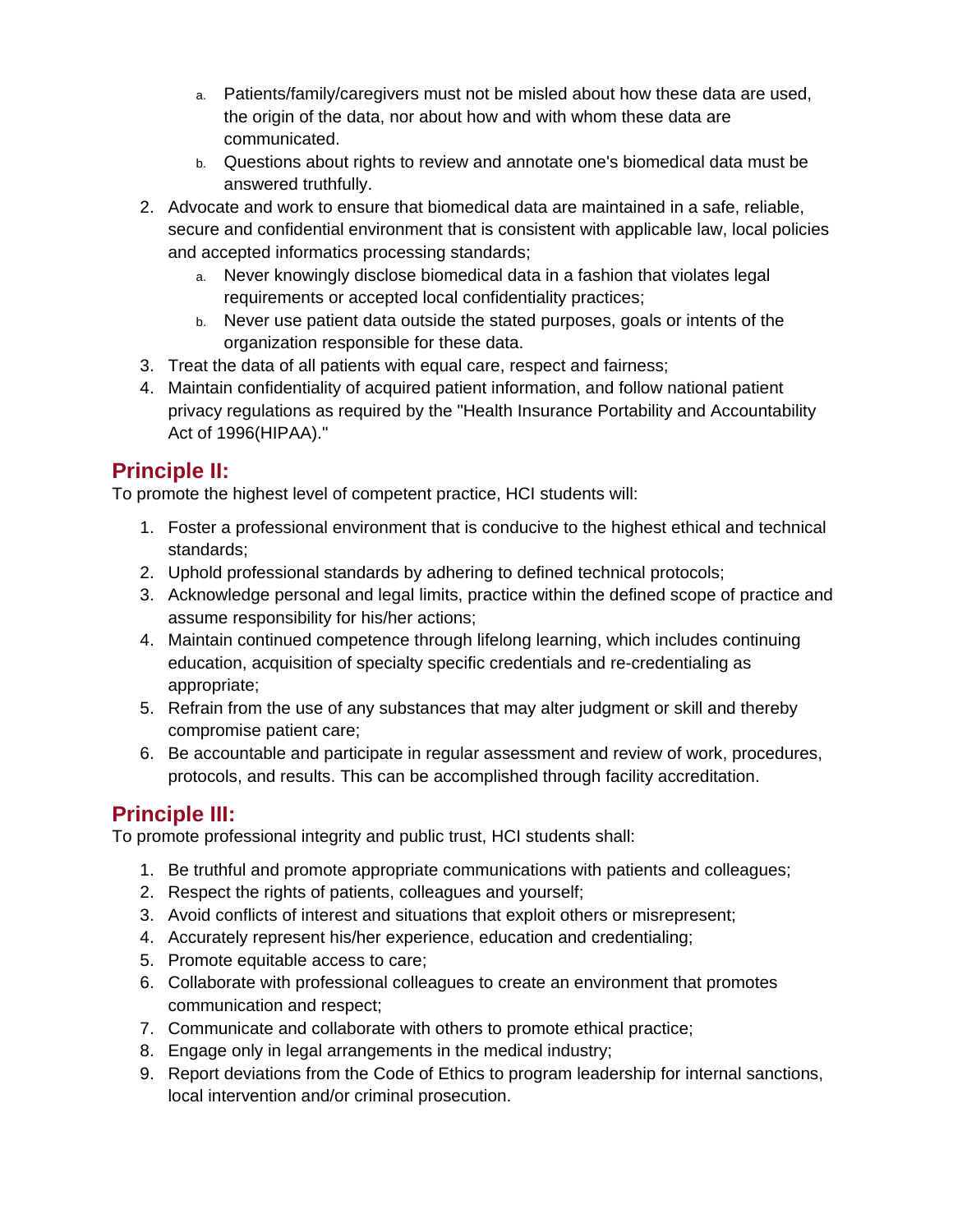# **Academic Honesty**

The principle of academic honesty underlies all that we do and applies to all courses at Bellevue College. Actions that are considered in violation are described below in detail and Bellevue College instructors have access to commercial plagiarism detection software, so please be advised that any work you submit may be tested for plagiarism.

Participating in academic dishonesty in any way, including writing a paper or taking a test for someone else, may result in severe penalties. Dishonestly produced papers automatically receive a grade of "F" without the possibility of make-up. The Dean of Student Services will also be notified of such conduct and repetition of the behavior will result in progressively more serious disciplinary action (for example, an instructor may recommend that the student fail the course for a second offense or even that a student be expelled for a serious offense, such as stealing an exam).

Grades lowered for plagiarism or other forms of dishonesty may be appealed through the regular channels and any further disciplinary action taken by the Dean may also be appealed through existing processes.

Students in all courses requiring research papers should also note that matters of documentation form go beyond editing; they are closely related to the content of the paper. Improper form in research papers is grounds for failing the paper. Individual instructors will clarify documentation requirements for specific assignments. If you have any doubts as to whether you are documenting properly, do not hesitate to consult your instructor.

# **Examples of Academic Integrity and Standards of Behavior Violations**

#### **Cheating\***

Cheating occurs when an individual misrepresents his/her mastery of the subject matter or assists another to do the same. Instances of cheating include, but are not limited to:

- Copying another's work and submitting it as one's own on an examination, paper or other assignment;
- Allowing another to copy one's work;
- Using unauthorized materials during an examination or evaluation such as a textbook, notebook, or prepared materials or possession of unauthorized materials (notes, formulas, etc.) that are visually or audibly accessible;
- Collaborating with another individual by giving or receiving unauthorized information during an examination or evaluation.

#### **Plagiarism\***

Plagiarism is an act whereby an individual represents someone else's words, ideas, phrases, sentences or data, whether oral, in print or in electronic form, including internet sources, as his/her own work. Examples include, but are not limited to:

- Using the exact words (verbatim) of another source without quotations and appropriate referencing;
- Using the ideas, thoughts, opinions, data or theories of another without a reference, even if completely paraphrased;
- Using charts and diagrams from another source without revision, permission from the author and/or appropriate referencing;
- Using facts and data from another source without a reference unless the information is considered common knowledge.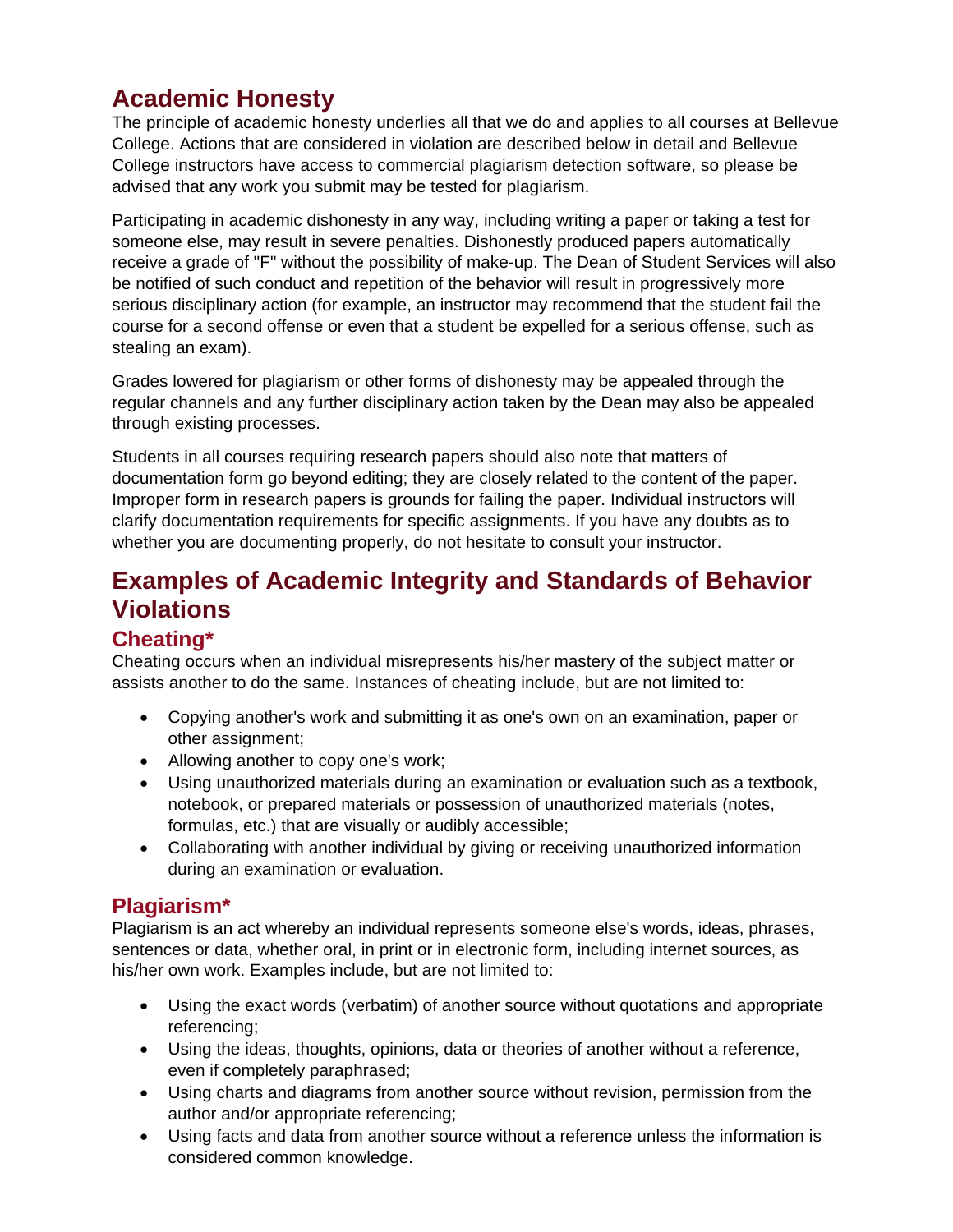#### **Self-Plagiarism**

Self-Plagiarism is the submission of the same paper—or substantial parts thereof—for more than one course. Bellevue College considers any act of self-plagiarism to be a form of academic dishonesty and a violation of the Student Conduct Code. To avoid any accusation of selfplagiarism, students must provide an APA-type citation that explicitly notifies the instructor of what portions of a paper were previously submitted, and students should also specify the course and date of the prior submission. In addition, students are also required to get the instructor's permission for any papers that were previously submitted. Additional information can be reviewed at:<https://www.bellevuecollege.edu/health/writing/reading/plagiarism/self-plagiarism/>

#### **Fabrication\***

Fabrication is the deliberate use of false information or withholding of information with the intent to deceive. Examples include, but are not limited to:

- Using information from a source other than the one referenced;
- Listing of references in a bibliography that were not used in a paper;
- Falsifying or withholding data in experiments, research projects, notes, reports, or other academic exercises;
- Falsifying or withholding data in patient charts, notes or records;
- Submitting papers, reports or projects, prepared in whole or part by another;
- Taking an exam for another or allowing another to take an exam for oneself.

\*Used with permission from the School of Health Related Professions, Rutgers University.

#### **Sexual Harassment**

Mutual respect, consideration, and courtesy are expected of everyone. Students have the right to pursue their education free from all forms of discrimination and conduct which can be considered harassing, coercive, or disruptive including sexual harassment. [Title IX](http://www.bellevuecollege.edu/titleix/) prohibits gender-based discrimination in educational institutions that receive federal funds and extends to faculty, staff and students. It includes such things as: sexual harassment, dating violence, domestic violence, stalking, gender-identity and pregnancy. It also prohibits retaliation against anyone who makes or participates in a complaint.

Federal and state law prohibits sexual harassment. According to the requirements of both agencies, sexual harassment includes unwelcome sexual advances, request for sexual favors, sexually motivated physical contact, and other verbal or physical conduct of sexual nature when:

- Submission to such conduct is made, either explicitly or implicitly, a term or condition of an individual's status;
- Submission to or rejection of such conduct by an individual is used as the basis for evaluation affecting such an individual;
- Such conduct is intended to or does interfere with an individual's work or creates an intimidating, hostile, or offensive work environment.

For more information please visit:<http://www.bellevuecollege.edu/titleix/>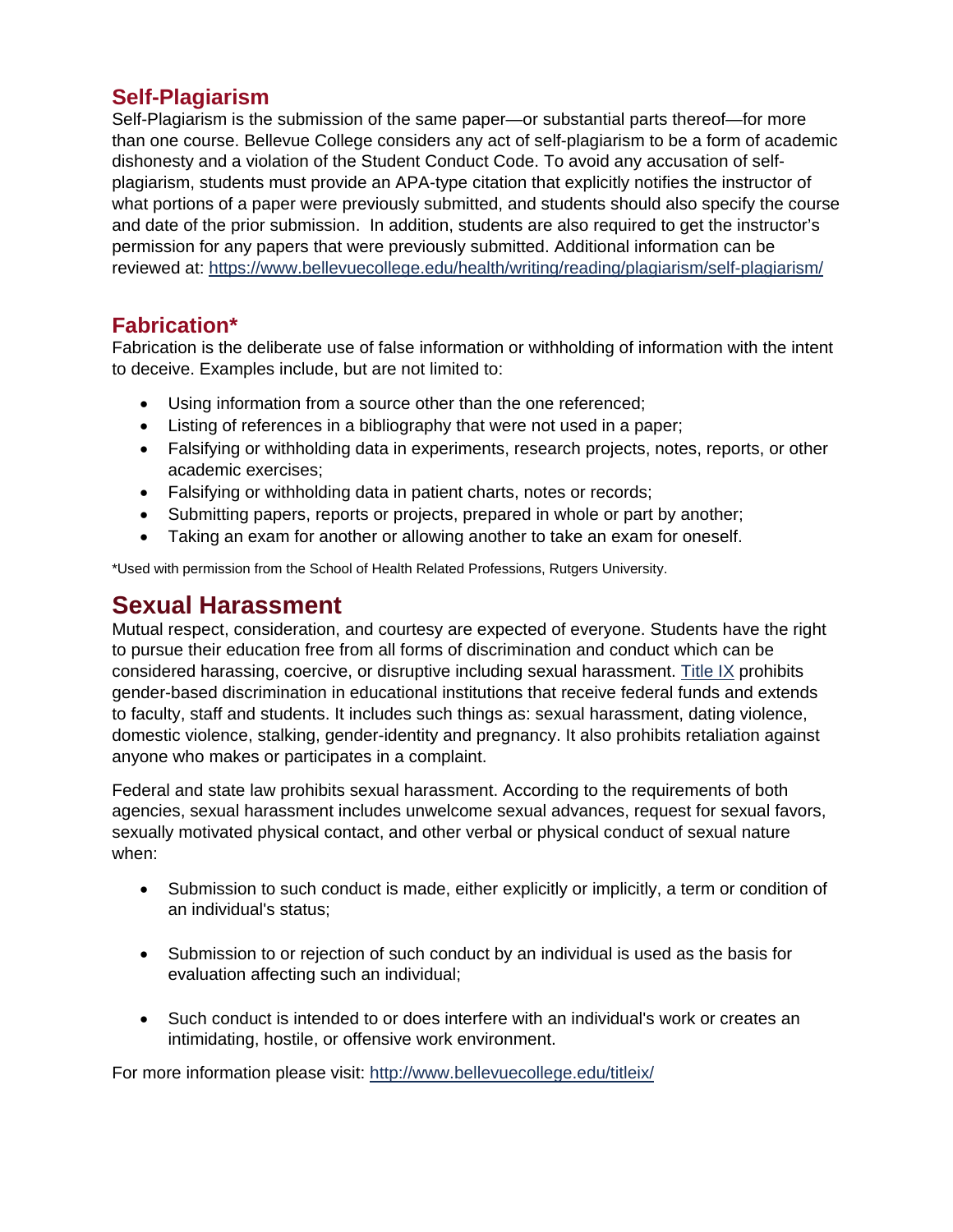# <span id="page-8-0"></span>**Program Tools and Resources**

#### **Program Advising**

Once admitted into the HCI program, you will be assigned a program advisor whose primary role is to support your success. They will serve as your first point of contact when it comes to addressing issues that impact your progress towards completion of your HCI degree or certificate. **We recommend checking in with your advisor on a quarterly basis**.

#### **Bookstore**

Students are responsible for checking with the bookstore, either on campus or online, to see what materials their instructors have ordered **before** the start of the quarter. Books are usually listed on the bookstore website in addition to the course syllabus, which may be obtained from the instructor, and are typically available one to two weeks before classes begin. If no books are available at the bookstore, students should contact the instructor by email.

Medical textbooks are expensive and students may purchase used versions of the required edition if possible. Any substitutions to required textbooks much first be approved by the instructor.

BC Bookstore 3000 Landerholm Circle S.E. Room B-127 Bellevue, WA 98007 Phone: (425) 564-2285 <http://bcc.collegestoreonline.com/>

#### **Degree Worksheet**

Upon starting the program, each student will be provided with a copy of their degree worksheet. This worksheet outlines the courses required for graduation. This worksheet will be updated each quarter by the program however it is strongly recommended that you review your worksheet regularly. Please contact your program advisor about any inconsistencies or errors you may notice.

### **Learning Management System (Canvas)**

Canvas is Bellevue College's Learning Management System. Canvas is a cloud-hosted system that that allows BC instructors and students to deliver course materials, submit assignments and tests, view grades, and create learning activities.

Canvas course sites should be available to registered students on the first day of the quarter. If a student registers after the quarter has started, it typically takes up to 24 hours for the Canvas course site to become available. Students who are unable to view a course site should email the instructor. To access Canvas and view frequently asked questions and tutorials, visit: <http://www.bellevuecollege.edu/canvas/>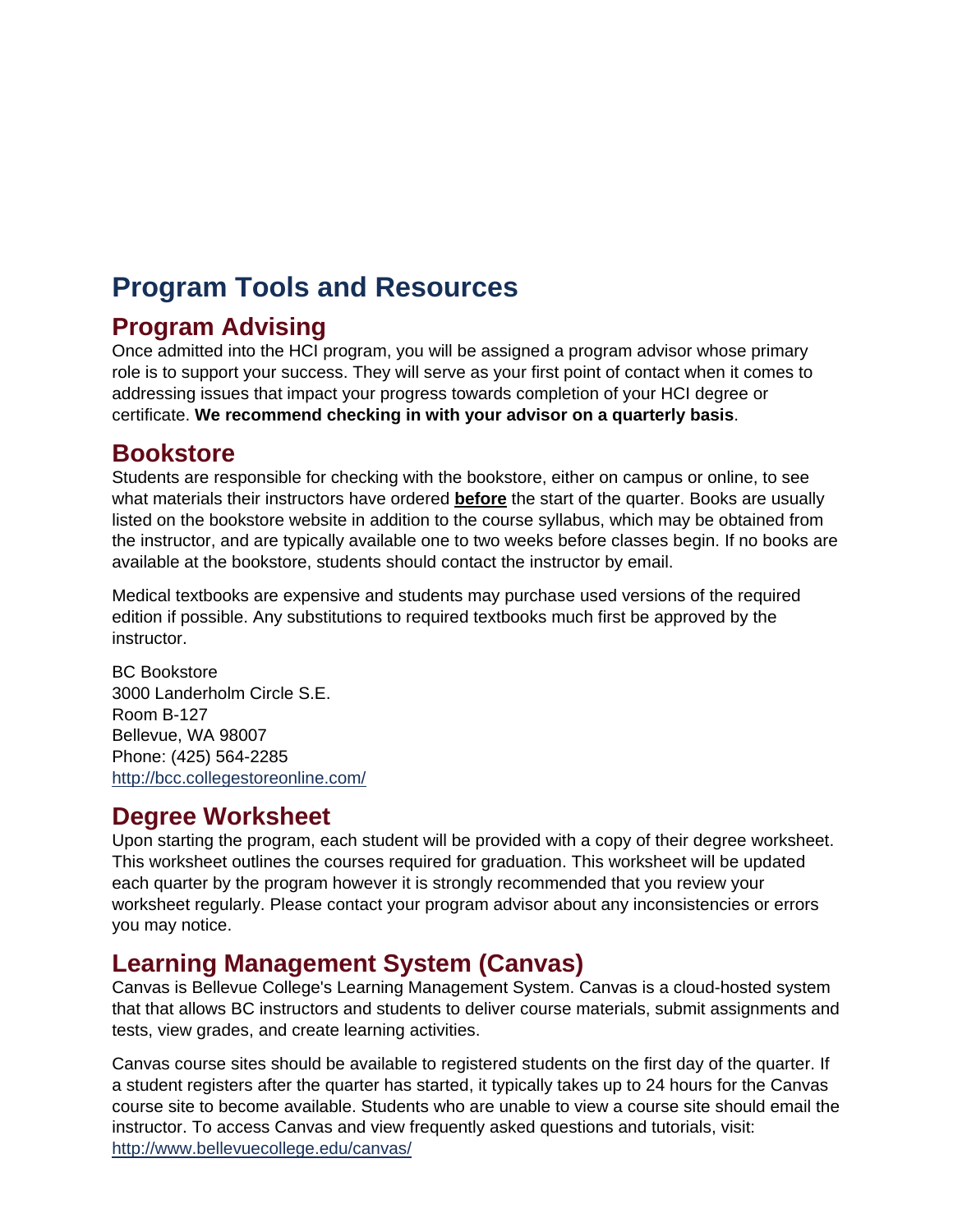#### **Online Services for Students**

Access all of your student online services in one place, including registration, e-mail, Canvas, schedule, transcripts, student pin as well as a full list of registrar and graduation forms at <http://www.bellevuecollege.edu/services/>

#### **Student Association**

By enriching student life through leadership opportunities, personal learning and cultural experiences, Student Programs is committed to building a pluralistic and diverse campus community that fosters creativity, innovation and student success. All Healthcare Informatics students are invited to join this student association. The Healthcare Technology & Management Student Association was created to:

- Create opportunities for students to engage with one another outside of the classroom setting;
- Introduce students to individuals currently working in the field as well as learn about emerging topics in the field;
- Offer opportunities to attend relevant professional conferences and networking events;
- Seek ways to make all programming technologically accessible to students who may never set foot on the physical campus.

**Interested in participating?** Please contact your program advisor or email [hctm@bellevuecollege.edu.](mailto:hctm@bellevuecollege.edu)

#### **Writing Support Program**

The HCI Writing Support Program (WSP) is a quarter-long assistance program that involves working closely with our HCI writing specialist to help advance writing and overall communication skills. All HCI students are welcome to participate, but it will be mandatory for students who score below 12 points on their personal statement or have been placed on academic probation.

Each student will be evaluated and given a unique and personalized program plan to best meet their individual needs. A student's plan will establish goals for the quarter and skills to practice/accomplish. All WSP students will be required to meet regularly (virtually or in-person) with the writing specialist, for the entirety of that quarter. At the end of the quarter, both the writing specialist and program chair, will assess whether continued participation in the WSP is mandatory.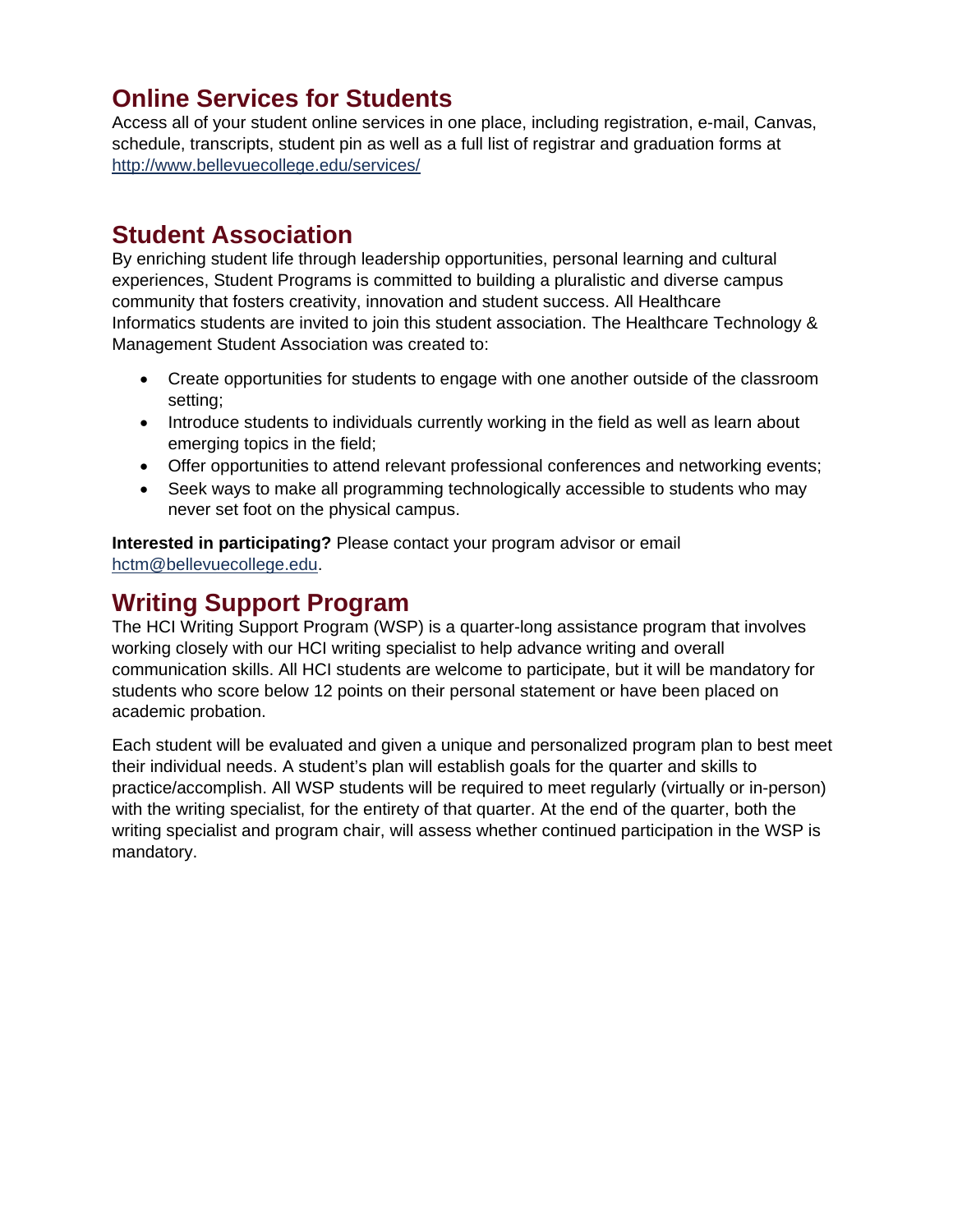# <span id="page-10-0"></span>**Technology**

#### **Online Courses**

Courses offered online require access to appropriate technology. There are a number of things that we would like students to be aware of regarding the online classroom environment:

- Online simply means that all or some of your classroom materials and interactions are accessible through a computer and the internet.
- Online DOES NOT mean self-paced or self-directed. Courses in the RAIS program will still require you to interact with the instructor and participate in discussions and group activities with classmates.
- Online courses may still require some real-time participation. For example, the instructor may require a presentation in front of a "live" or "virtual" audience or participate in "live" or "virtual" meetings with themselves or classmates. If this is the case, students will be given advance notice.
- Online courses may also require students to participate in group work. If this is the case, students will need to be creative in finding ways to work together.

#### **Mobile Devices**

The online classroom can be accessed and viewed using mobile devices (phone, e-reader, tablet, etc.). But accessing courses in this way is not ideal as you may not be able to fully view some lecture materials and learning activities from a mobile browser. For this reason, we recommend that students still set aside time each week to access course materials, activities and discussions from a computer.

#### **Backup Plan**

In case of a computer disaster…have a viable back up plan!

- Utilize the BC Open Computer Lab in N250 which is the largest computer lab on campus
- Find family or friends who will let you come over and use their computer.
- Find out where your local public libraries are and what their hours are

### **Technology Requirements**

In order to be successful in the Healthcare Informatics program, students will need to meet the following minimum hardware and software requirements. Students are responsible for obtaining and maintaining access to these items as well as coping with any technical problems that might arise. For technical assistance, students may email [hci-support@bellevuecollege.edu.](mailto:hci-support@bellevuecollege.edu) The Bellevue College [Help Desk](http://depts.bellevuecollege.edu/helpdesk/students/) can also provide assistance.

#### **Hardware**

- Pentium level PC or MAC
- Broadband Internet (DSL, Cable) connection
- CD ROM drive with sound card
- Webcam Microphone in headset or webcam
- Speakers and headphones

#### **Software**

- Windows XP or MAC OS 10.7 or higher operating system
- Microsoft Office 2010 or iWork
- MS Word Viewer 2007, MS Excel Viewer 2007, MS PowerPoint Viewer 2007 with the ability to view Microsoft Documents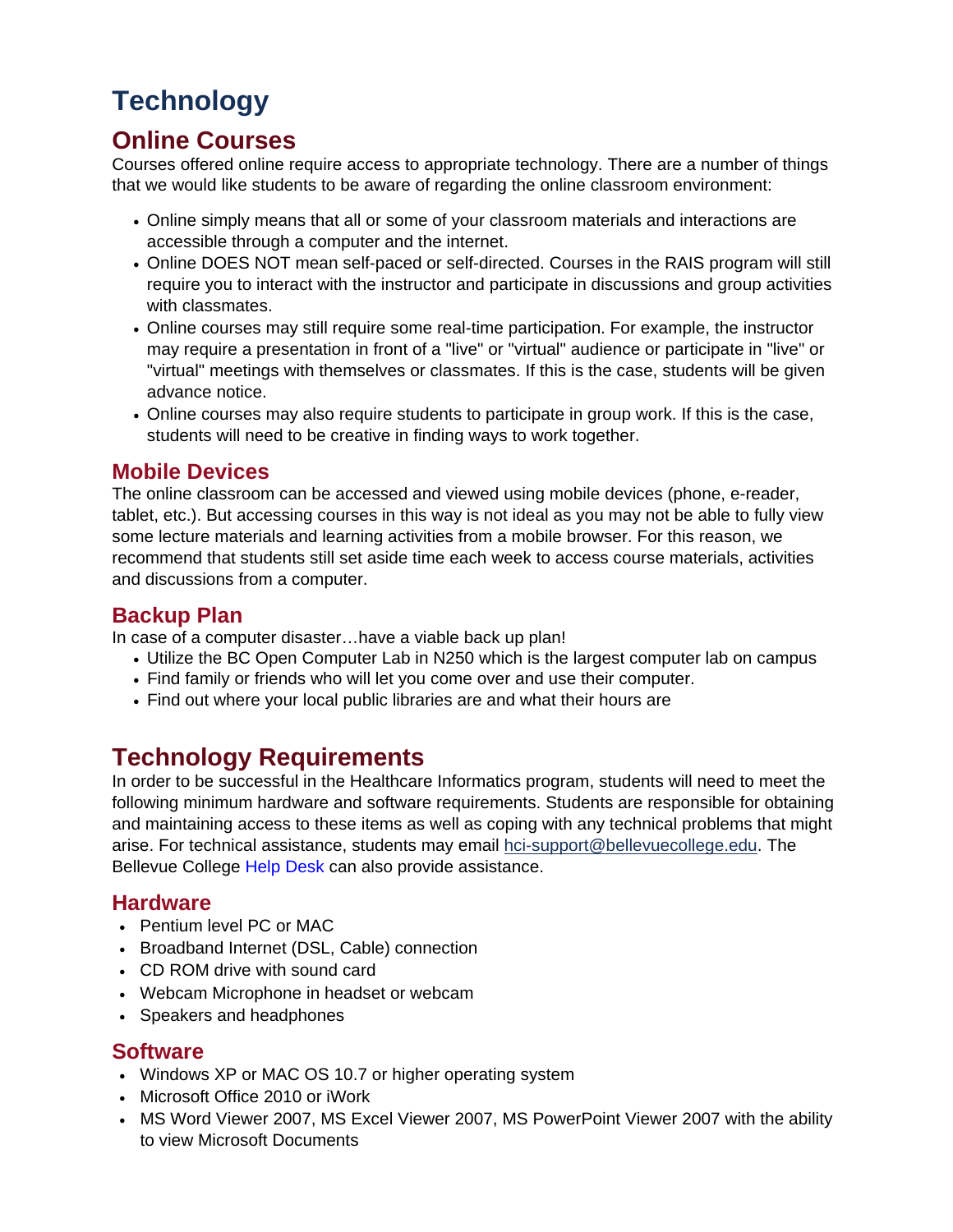- Adobe Acrobat Reader of software that allows you to view PDF files
- Word processing software must be able to "Save As" in a Rich Text format (RTF)
- Java support systems
- Web Browser, i.e.: Internet Explorer, Mozilla Firefox, Chrome or Safari
- The ability to view multimedia, i.e.: RealPlayer, Windows Media Player, Macromedia Shockwave, Flash, and Quicktime
- Ad-ware removal program (recommended)
- Anti-Virus program (recommended)
- Firewall (recommended)

#### **Skill sets**

- Reliable access to a computer for extended and uninterrupted periods of time as needed.
- Proficiency in computer navigation and virtual file organization.
- Experience in online search engines with the ability to access data virtually, download and install plug-ins as needed.
- The ability to respond to requests for data with the knowledge of how to save, attach, upload files to emails, shared drives as instructed.
- The ability to install and troubleshoot course-specific applications that some courses require.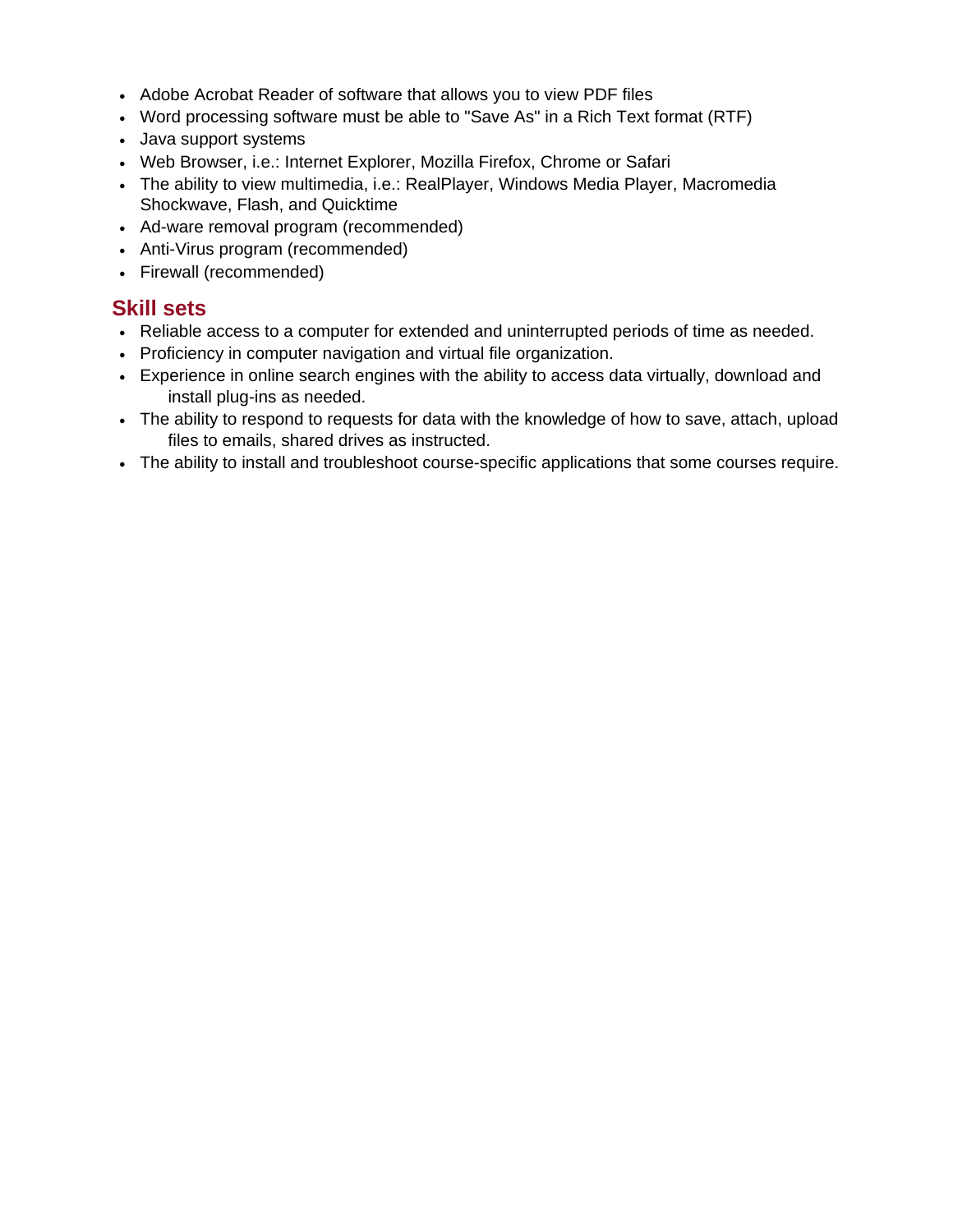# <span id="page-12-0"></span>**Course-Specific Policies**

#### **Curriculum Requirements**

Students will follow the curriculum requirements in place at the time they were initially admitted into the program. This means that students admitted in Fall 2017 will follow the 2017-2018 degree/certificate completion worksheets. All worksheets are available at [https://www.bellevuecollege.edu/worksheets/.](https://www.bellevuecollege.edu/worksheets/) Students who wish to transition to a newer completion worksheet degree/certificate completion worksheet may do so but will need to confirm the change with their program advisor first.

### **Course Registration**

Students may register for courses as soon as registration opens (approximately six to eight weeks before the quarter starts) up until the add/drop deadline near the end of the first week. Exact dates for these events are listed on the [Academic](https://www.bellevuecollege.edu/studentcentral/calendar/) Calendar.

**Students are responsible for adhering to registration deadlines.** It is the student's responsibility to register and, if necessary, drop classes by the posted deadlines. No one will complete this for the student, except in cases where a class is cancelled. The Healthcare Informatics programs encourages students to register for courses at the earliest possible date. Early registration helps us serve our students more effectively. Some courses fill up quickly, and early registration will let HCI staff know whether an additional section (where possible) is needed. Students who delay registration may find that an under enrolled course has been cancelled due to lack of interest. If registration questions or problems arise, please contact your program advisor.

#### **Taking More than 21 credits in a Quarter**

For academic purposes, 12 credit hours or more is considered a full-time load and anything under 12 credit hours is considered a part-time load. The college limits quarterly enrollment to 21 credits or less. To enroll in more than 21 credit hours per quarter, you must have a 3.0 cumulative grade-point average (GPA) and [submit a request online](https://www.bellevuecollege.edu/services/21credits-form/) or at the Enrollment Services office. You may not take over 21 credits during the summer quarter, even if your GPA is a 3.0 or higher.

#### **Attendance**

Students accepted into the Healthcare Informatics program are expected to actively participate in all online courses, including, discussions and any other scheduled event that is part of the course. Students will be responsible for obtaining any information presented or provided during their absence. Instructors may include attendance as a part of course grades and performance. Individual course attendance policies will be described in the syllabus. Students missing more than 10 days in a quarter or not logging into an online course for more than 7 days are in danger of failure. For online and hybrid courses your instructors may also set additional attendance requirements based on frequency of logins so be sure to review your syllabus for details. If you aren't clear it is your responsibility to contact the instructor.

### **Late Work**

Individual instructors make their own rules on accepting or grading late work. The HCI program believes strongly that honoring deadlines is essential for student success. Consult your instructor regarding any late work. In general, late work may be:

- Given partial credit as the instructor chooses;
- Given no credit, but still be required for passing the course;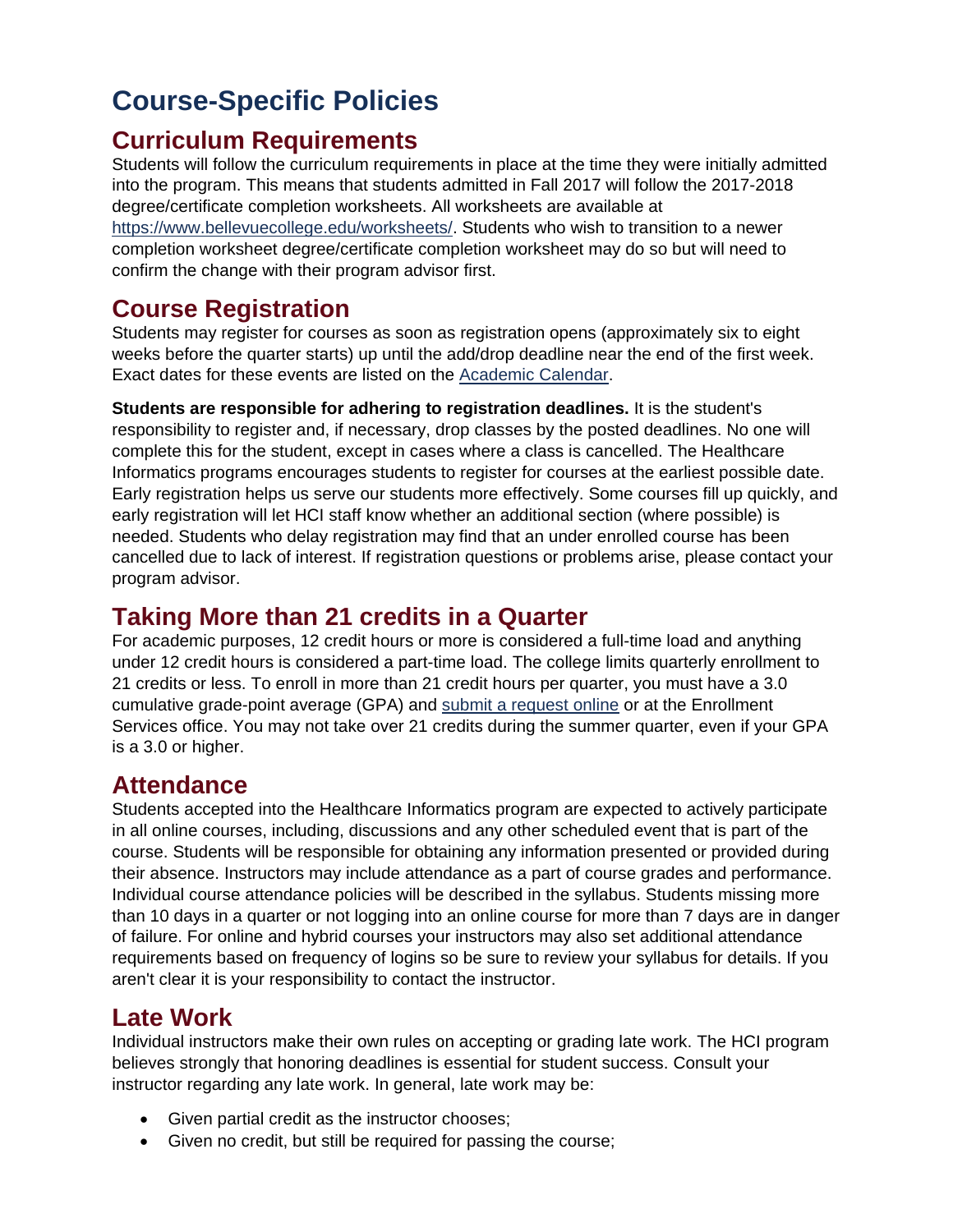• Not accepted at all.

The extent to which late work affects grades is up to the instructor. Instructors may also elect not to give feedback to works in progress if required drafts or plans are not submitted on time.

Failure to attend class for "technical difficulties" on the day a paper is due does not constitute an excuse for lateness. Similarly, missing an exam does not oblige the instructor to give a makeup. Your instructors will inform you about their individual penalties for late papers and missed exams.

All lateness or absence on due days or exam days should be arranged with the instructor well in advance.

#### **Midterm Progress**

Many of your instructors will assign a midterm grade around the 4th or 5th week of the quarter. This midterm grade does not impact your transcript or your progress in the program. It is designed to help you and your instructor assess how well you are doing in the class while there is still time to seek out additional support and resources, if needed. We recommend that even if your instructor does not formally assign a midterm grade, you should still check in with them by no later than the end of the 5th week to make sure you are on track for success. Reach out to them even sooner if you encounter challenges.

# <span id="page-13-0"></span>**Grade Requirements**

Students must pass ALL courses listed on the degree/certificate worksheet they wish to complete, including any remaining prerequisites, with at least a 2.0 grade. Students must also achieve a minimum cumulative grade point average of 2.0 before they can be approved to graduate or complete a certificate.

#### **Grades**

Each instructor determines his or her own guidelines and expectations for grades, including how attendance and participation are graded. This will be identified in his/her grading procedure in the syllabus presented at the start of each course. If you have questions, about the instructor's grading policy, please speak directly with the instructor.

| Grade          | <b>Grade Description</b> | <b>Grade Point Value</b> |
|----------------|--------------------------|--------------------------|
| A              | $95 - 100\%$             | 4.0                      |
| $A -$          | $90 - 94%$               | 3.7                      |
| $B+$           | $87 - 89%$               | 3.3                      |
| В              | $84 - 86%$               | 3.0                      |
| <b>B-</b>      | $80 - 83%$               | 2.7                      |
| $C+$           | $77 - 79%$               | 2.3                      |
| C              | $74 - 76%$               | 2.0                      |
| $\overline{C}$ | $70 - 73%$               | 1.7                      |
| $D+$           | $65 - 69%$               | 1.3                      |
| D              | $60 - 64%$               | 1.0                      |
| F              | $<60\%$                  | 0.0                      |
|                | Incomplete               | No grade points awarded  |
| <b>CR</b>      | Credit                   | No grade points awarded  |
| <b>NC</b>      | Fail                     | No grade points awarded  |
| $\star$        | In Progress              | No grade points awarded  |

In general, instructors utilize the following criteria for assignment of grades: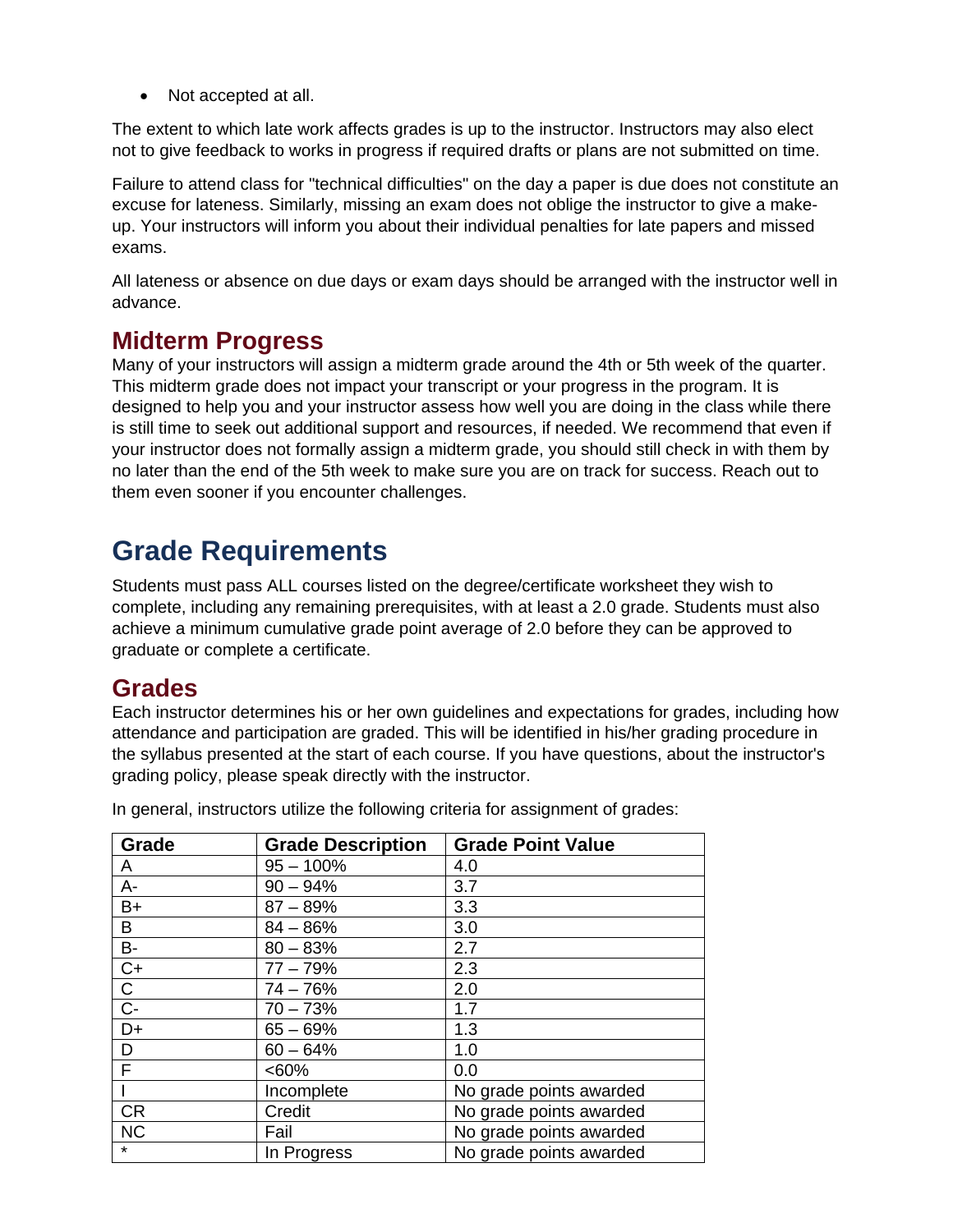#### **Passing Grades**

All grades of C and above are considered passing grades. Students receiving one of these grades are deemed to have satisfied the corresponding course requirement.

#### **Failing Grades**

.

Any C- grade or lower is considered a failing grade for students admitted into the Healthcare Informatics program. Students who fail any required courses must retake them. A student who retakes any class should be aware that both the grade for the original class and the retaken class are calculated in the cumulative GPA.

#### **Incomplete Grades**

In rare circumstances, students may be granted a grade of Incomplete, which is designated with a grade of "I". I grades are reserved for students who have performed at a passing level during the quarter but are unable to complete all course requirements before the end of the quarter. A student must get advance permission from the instructor to receive a grade of incomplete (once a course grade has been issued, an "I" grade option cannot be exercised).

An "I" grade is appropriate when the student:

- has already completed a majority of work for the course (as determined by the instructor)
- is unable to finish the remaining coursework by the end of the quarter due to extenuating circumstances, AND
- is able to complete the coursework with no additional instruction or in-class attendance.
- The student and instructor must complete and sign an [Incomplete Grade Contract](https://s.bellevuecollege.edu/wp/sites/216/2016/01/HCML_IncompleteGradeContract.pdf) which delineates remaining work to be completed. Once all parties have signed this form, it is to be submitted to the Program Chair for final approval. The instructor will then submit a Change of Grade form once the contracted work has been submitted and graded

In order to obtain credit for the course, the student must convert an "I" grade into an appropriate grade by completing the requirements specified in the Incomplete Grade Contract and will receive a grade commensurate with the work accomplished for the entire quarter. Failure of the student to comply with this agreement by the end of the following quarter will cause the "I" grade to change to an "F" grade. In the case of Spring incompletes the student will have until the end of fall quarter to complete. A one-quarter extension may be granted in certain unusual circumstances, at the instructor's discretion. Extenuating circumstances that change the contract deadline will require a revised Incomplete Grade Contract to be signed.

**PLEASE NOTE:** An Incomplete ("I") grade will impact financial aid status; students must discuss these impacts directly with the [Financial Aid office.](http://www.bellevuecollege.edu/fa/) Other funding sources may also be impacted.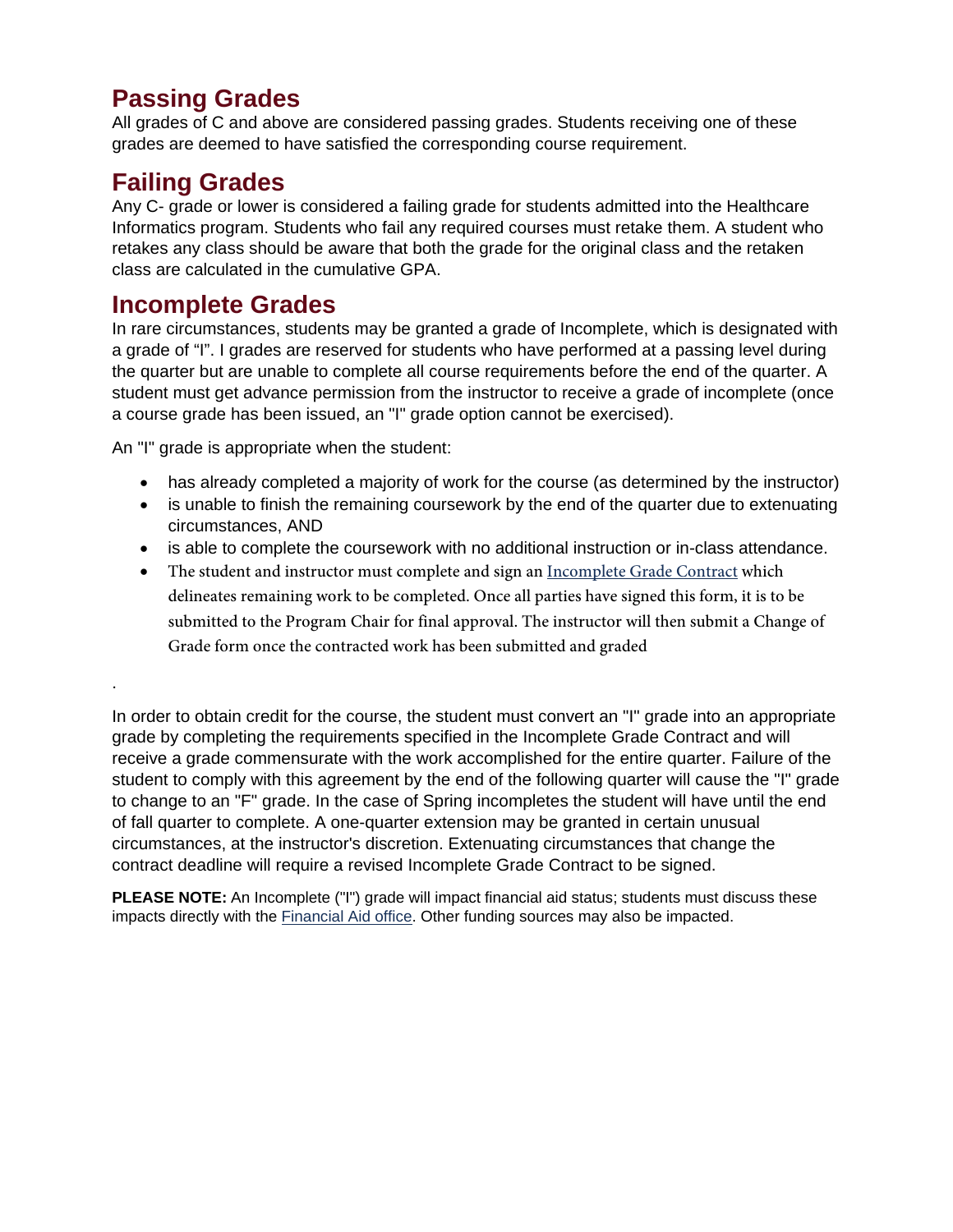# <span id="page-15-0"></span>**Academic Progress**

### **Calculating a Student's Cumulative Grade Point Average**

At the end of each course students receive a letter grade that has a corresponding number of grade points associated with it. These are listed in the grade table above. A student's grade point average is calculated by dividing the total grade points earned by the number of courses attempted. All courses attempted are included in the calculation of the cumulative GPA, including courses for which a failing grade was received. It is important that students are aware of their cumulative GPA, since the College uses this number to determine their academic status and continued participation in their programs. A student's quarterly and cumulative GPA is listed on his or her unofficial transcript, which can be viewed in [My Online Services.](http://www.bellevuecollege.edu/services/)

# **Satisfactory Academic Progress (SAP)**

Federal and state regulations require recipients of financial aid to maintain satisfactory academic progress (SAP) in their programs of study. The College expects that students will make progress toward completion of the degree or professional development program in which they are enrolled. The following requirements apply to both part-time and full-time students for all terms of enrollment within an academic year, including those terms for which no financial aid was granted.

For additional information on [SAP requirements](https://www.bellevuecollege.edu/fa/youraid/sap/) please contact the Financial Aid Office.

#### **Taking courses outside of the Program**

Students taking courses outside their program of study, may be charged tuition rates that differ from what they are charged for courses within the HCI program. Please visit the college's [tuition](http://www.bellevuecollege.edu/tuition/)  [page](http://www.bellevuecollege.edu/tuition/) for more details. Financial aid or loans may not cover the cost of any classes that do not count as progress toward the student's declared certificate or degree.

### **Program Completion Deadlines**

[Graduation Completion Deadlines](http://www.bellevuecollege.edu/graduation/) are important, as this is the last step in your academic journey which officially places your degree or certificate on your transcript.

Once you are within two quarters of completion, please schedule an appointment to meet with your program advisor to review your educational plan and complete the graduation application for submission to the Evaluations/Graduation Office.

# **Degree and Certificate Requirements**

To receive your degree or certificate from the HCI program, students must fulfill the following requirements:

- 1. Completion of all program-specific curriculum (including prerequisites), as outlined in the completion worksheet, with the minimum course and cumulative grade point average of 2.0.
- 2. Adherence to policies on student conduct and academic integrity to the satisfaction of Bellevue College.
- 3. Timely completion of the program and submission of graduation or certificate application forms. More information may be found on the [graduation page](https://www.bellevuecollege.edu/graduation/) of the BC website.

Bellevue College conducts commencement at the end of each Spring quarter. Students are encouraged to participate.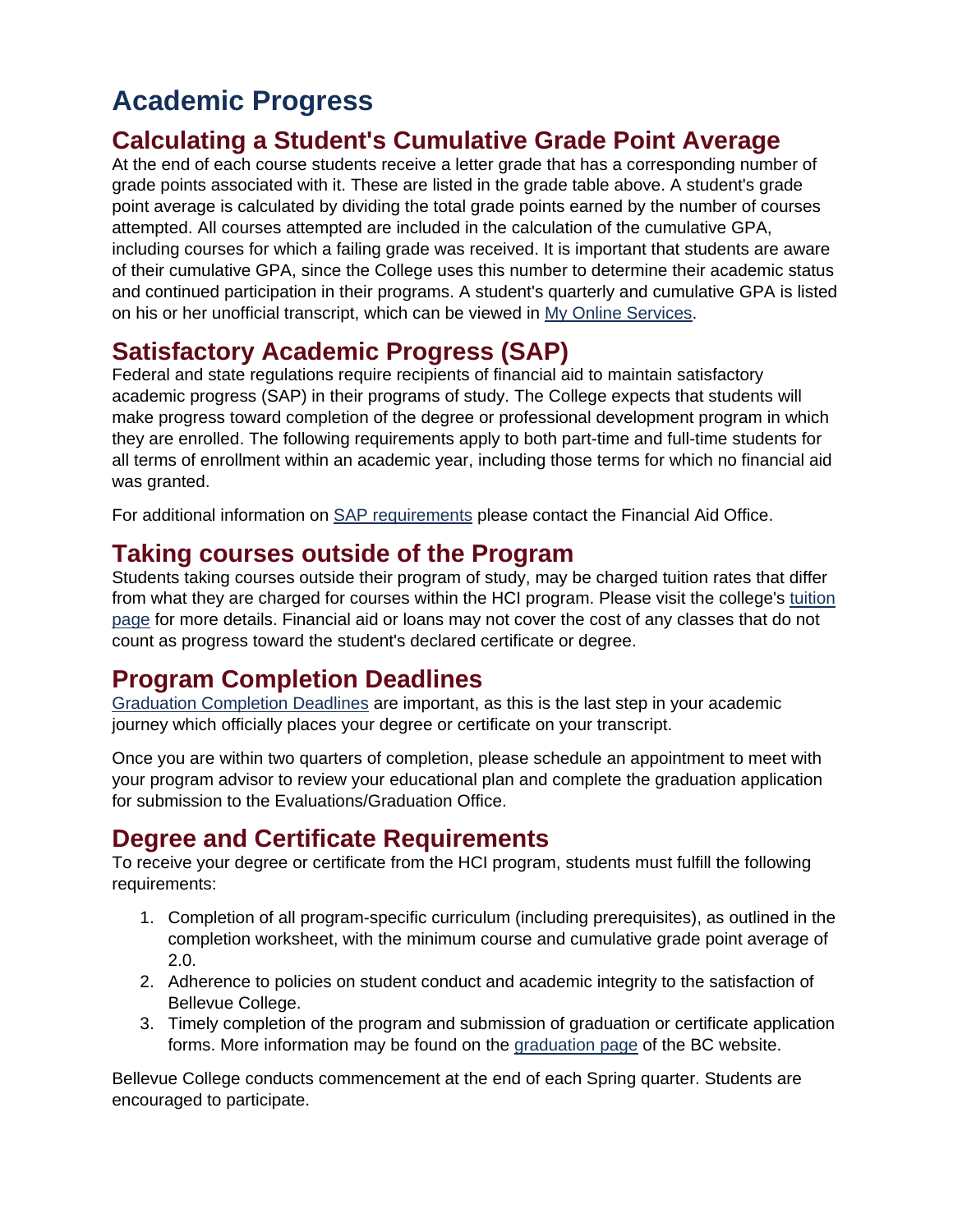# <span id="page-16-0"></span>**Withdrawals**

Withdrawal from a course is the termination of the student's registration in that course. Withdrawals are classified as official only when the student withdraws via the web, submits a completed add/drop form to the registration office, or submits a signed request in writing. The criteria used for determining grading and recording procedures for official withdrawals during the academic year (Fall, Winter, and Spring Quarters) follow.

#### **Procedures**

Through the tenth day of the quarter, the dropped course does not become part of the transcript record. The instructor's signature is not required.

- After the tenth school day and through the end of the seventh week of the quarter, the grade of "W" will become part of the student's transcript record regardless of grade status at this time. The instructor's signature is not required.
- No official withdrawal will be permitted after the start of the eighth week of the quarter. Faculty may assign an "HW" grade for a hardship withdrawal due to extenuating circumstances that may have occurred after the withdrawal period.
- A student who finds it necessary to withdraw completely from the college due to illness or military reassignment must comply with the procedures listed above. The vice president of student affairs may grant exceptions and authorize late withdrawals due to extraordinary circumstances. Students must submit appeals for exceptions in writing and provide documentation to support the claim of extraordinary circumstances.
- If a student stops attending classes without meeting the academic calendar and/or documentation requirements, the withdrawal will not be considered official and may result in a failing grade on the transcript. Moreover, the student will forfeit any refund which might otherwise be due.

**Note:** During the Summer Quarter the calendar for withdrawals is different. Students are encouraged to consult the quarterly schedule or BC's [academic calendar](https://www.bellevuecollege.edu/studentcentral/calendar/) for more details.

# **Hardship Withdrawal (HW)**

If there are extenuating circumstances that necessitate withdrawing from courses after the withdrawal period, students should notify all of their instructors and the program chair as soon as possible. In this situation, a student may be able to qualify for a Hardship Withdrawal and get an "HW" grade on their transcript instead. Hardship withdrawals are reserved for serious extenuating circumstances and must be approved by the Instructor **BEFORE** the end of the quarter.

# **Medical Withdrawal (MW)**

If you need to withdraw from your classes for medical reasons, after the withdrawal period has ended, you may qualify for a Medical Withdrawal (MW). This process allows students to withdraw from all classes, receive a "W" for each course on their transcript and receive a 100% refund of tuition and class related fees. Please review BC's guidelines and requirements for [Medical Withdrawals.](https://www.bellevuecollege.edu/registration/appeal/appeal-form/)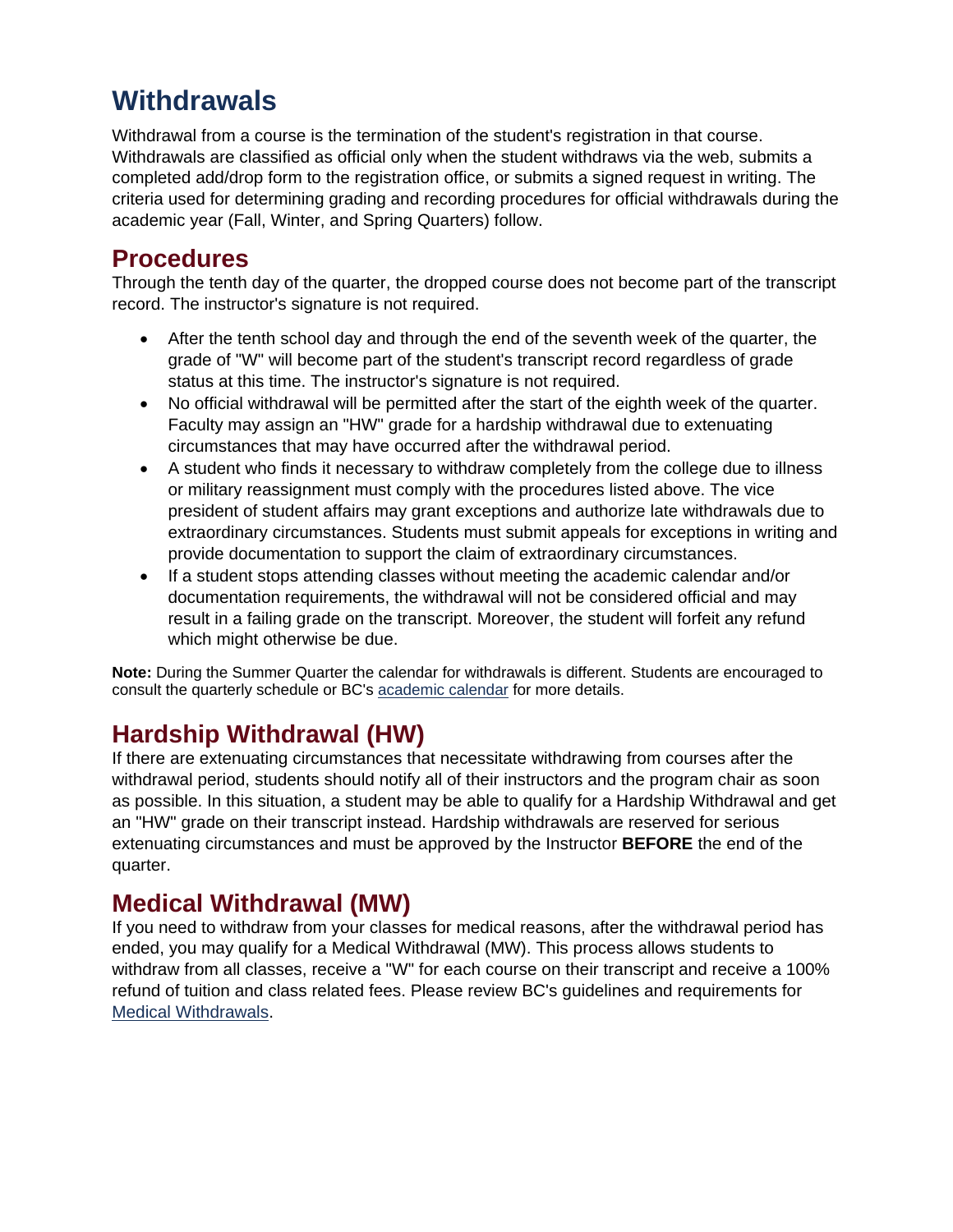# <span id="page-17-0"></span>**Leave and Absences**

Our goal is to have students complete their program in a timely and efficient manner. To that end, every admitted student is required to enroll in and complete a minimum of one class per quarter, not including summer quarter, to maintain active status in the program. Students experiencing exceptional circumstances which prohibit them from meeting this obligation, must complete a [Leave of Absence Request.](https://forms.bellevuecollege.edu/hci/leave-of-absence/) This form must be completed for each quarter the student is requesting leave and may be used no more than two consecutive quarters. 

### **Time Away from Studies**

Students who do not register for two consecutive quarters without an approved [Leave of](https://forms.bellevuecollege.edu/hci/leave-of-absence/)  [Absence Request](https://forms.bellevuecollege.edu/hci/leave-of-absence/) will be placed on inactive status. To return to active status, students must complete a [Request for Readmission](https://forms.bellevuecollege.edu/hci/hci-readmission-application/), within 4 quarters of their last successfully completed course. Students who reinstate their active status within 4 months will be eligible to graduate under their original degree worksheet. 

Students who are not registered for a course for four consecutive quarters are automatically dismissed from the HCI program and deactivated by the enrollment system. In order to be reactivated and take courses again, students must reapply for general admission to the College and [reapply for admission to the Healthcare Informatics program.](https://www.bellevuecollege.edu/hci/how-to-apply/readmission-reinstatement/) You will be required to meet the requirements of the most current application and supply new supporting materials. You will also be charged the most current application fee. If readmitted, you will be matriculated into the degree worksheet in place for the most recent academic year.

### **Leave of Absence**

Students who are absent, for any reason, for a period of 10 or more class days per quarter must request an official leave of absence in order to continue in the program. (In the case of online classes, this means not logging into the Canvas course site for 10 or more days) If a student **does not** request a leave of absence, they risk failing the course and dismissal from the program.

The instructor will submit a grade for work submitted up to the first day of the leave of absence, and the posted grade for the course will either be an "Incomplete", or other grade deemed appropriate by the instructor. After a leave of absence has been granted, a student must submit a [Request for Readmission](https://forms.bellevuecollege.edu/hci/hci-readmission-application/) application to the HCI Program Chair or the Dean of Health Sciences, Education and Wellness Institute for approval before resuming the program.

### **Medical Emergency and Bereavement/Funeral Leave**

Students will be granted excused funeral leave for immediate family members when appropriate. Medical emergencies that involve "immediate family members" or the student themselves, will be considered individually by the program chair, and may be excusable, with a plan for sustaining academic performance. Leave extending beyond 10 class days during a quarter will be converted to the "Leave of Absence" policy, as described above. Immediate family are defined for this purpose as mother, father, stepmother, stepfather, sister, brother, mother-in-law, father in-law, domestic partner's mother, domestic partner's father, spouse, domestic partner, grandparent, grandchild, son, daughter, stepchild or a child in the custody of and residing in the home of the student.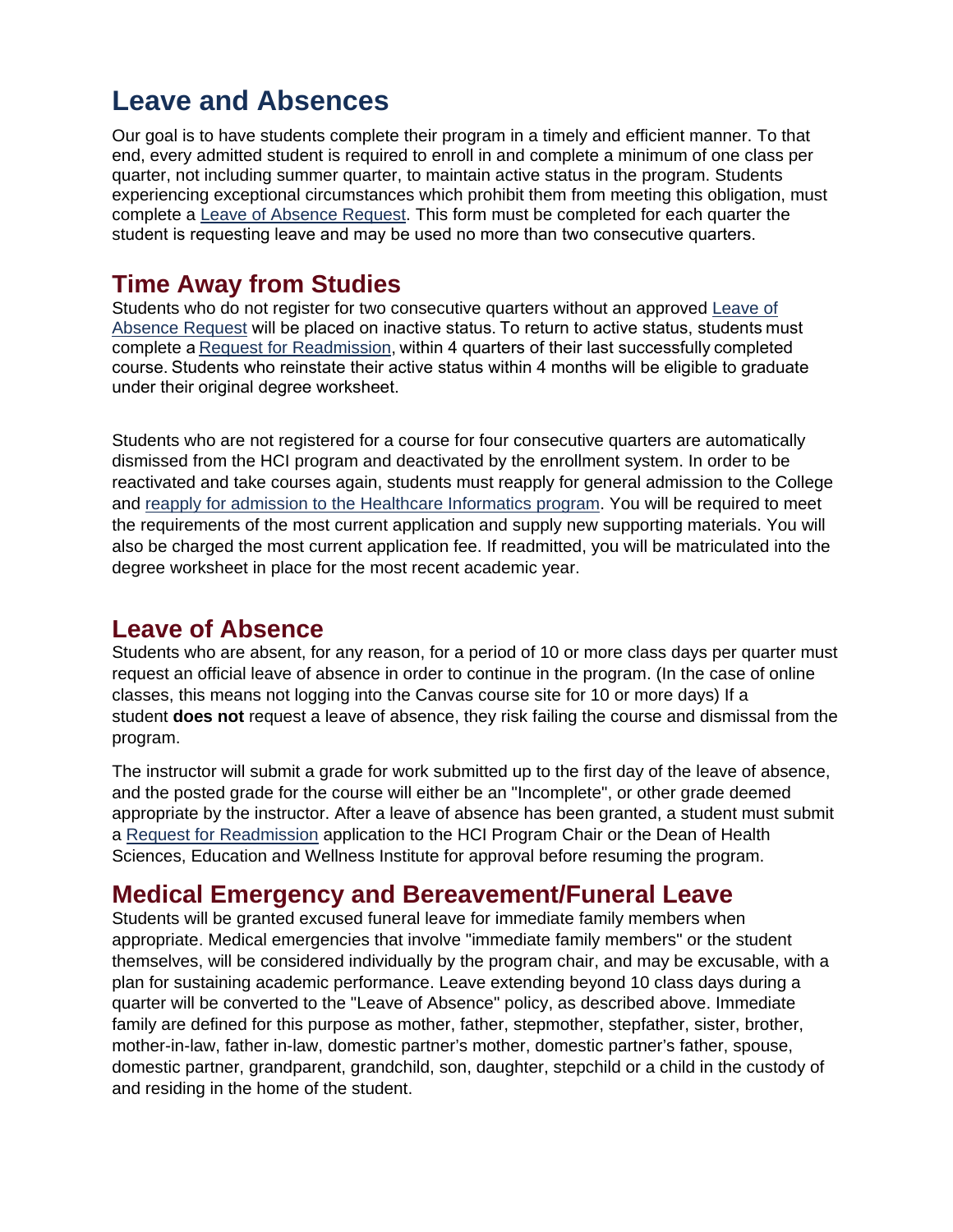#### **Military Absence**

Bellevue College acknowledges the responsibility of men and women to fulfill military service. This policy applies to military absence resulting from service in the United States Armed Forces or in National Guard of Reserve units.

Students should notify the program chair of their military status upon acceptance into the program. A reservist may take excused leave time up to 10 class days, and a leave of absence for any additional time off required; however, the student and program chair should attempt to have any non-emergent service deferred until after graduation. Students are still expected to develop a plan for sustaining academic performance.

### **Observation of Student Holidays for Reasons of Faith or Conscience**

The Healthcare Informatics program of Bellevue College is committed to advancing pluralism and recognizes its students' diverse religious beliefs. Those students who wish to observe a faith or conscience based holiday may take up to two days of excused absences per academic year and will not be penalized for doing so. The student must coordinate such an absence with the Vice President of Student Affairs (or designee) at least two-weeks prior to the desired absence. Whenever feasible, students will be allowed to make up academic assignments that are missed due to such absences. Because religious holidays are scheduled in advance, instructors have the right to insist that course work be completed prior to an anticipated absence.

# <span id="page-18-0"></span>**Academic Probation & Dismissal**

HCI students at Bellevue College are expected to maintain a minimum grade point average (GPA) of 2.0 (C) throughout their studies and to successfully complete all classes taken each quarter.

### **Academic Probation**

Academic probation is a warning status applied to students who do not meet these minimum expectations. Students will be placed on academic probation if they have:

- a quarterly GPA under 2.0
- received less than a C grade in any course listed on their program of study, including any remaining prerequisites for students who were conditionally admitted.

or

• received two or more incomplete (I) grades

Students receiving a notice of academic probation must carefully follow the instructions in the notice and contact the program chair or their program advisor for additional help and guidance. Students will not be given permission to enroll in further coursework in the HCI program until **AFTER** they have successfully completed the provisions outlined in their academic probation.

**PLEASE NOTE:** A student's academic performance may affect eligibility for federal financial aid programs. For more information, please refer to the [Satisfactory Academic Progress \(SAP\)](https://www.bellevuecollege.edu/fa/youraid/sap/) policy or contact the Financial Aid Office regarding SAP requirements.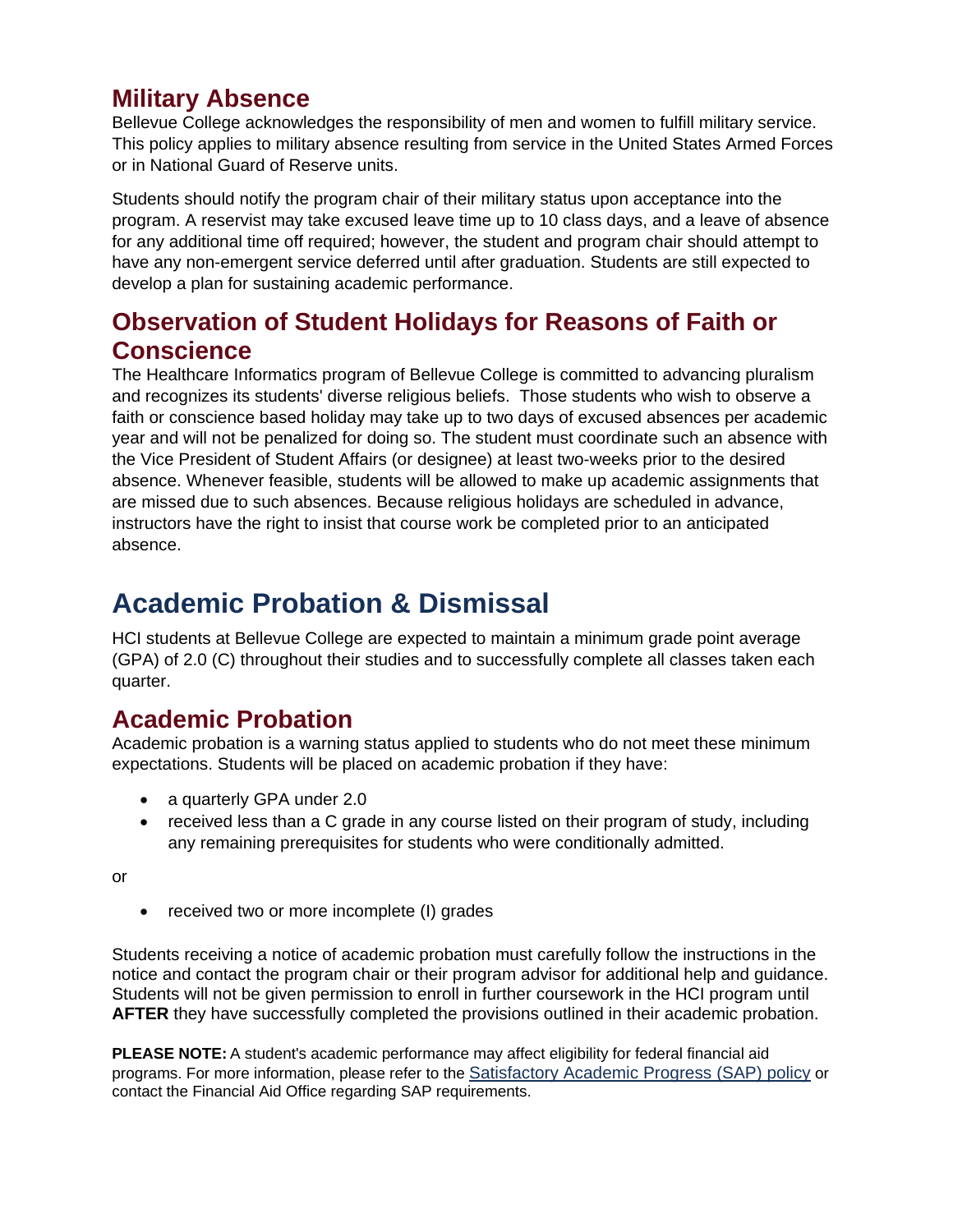### **Dismissal from Program**

Students on academic probation may be dismissed from the program for consistently poor academic performance.

Students will be dismissed from the Healthcare Informatics program immediately under the following circumstances:

- not fulfilling the provisions of their academic probation
- receiving a second grade of less than a C (2.0)
- if any Incomplete grade changes to an F grade
- missing 10 or more days from class without requesting a leave of absence

Students may also be dismissed for

- Violating academic integrity
- Violating the student code of conduct

#### **Conduct Related to Probation and Dismissal**

It is expected that students in the program will conduct themselves by professional standards at all times. In those rare instances where a student violates the BC Student Code or demonstrates inappropriate behavior in a physical or online classroom or field studies setting, the following procedure will be followed.

- 1. Unacceptable behavior will be identified, and the student will receive a written warning from a faculty member.
- 2. If the unacceptable behavior occurs a second time the student will be placed on probation. The student will be given a written letter outlining the unacceptable behavior and what steps are necessary to rectify the situation.
- 3. If the unacceptable behavior continues, the student will be dismissed from the program.
- 4. In certain circumstances, depending on the seriousness of the conduct, the student may receive further disciplinary action.

Every student has the right to appeal disciplinary action. Please refer to [Student Conduct](https://www.bellevuecollege.edu/studentconduct/appeal/) for the appeal procedure as well as a complete list of your rights and responsibilities.

#### **Reinstatement**

A student dismissed from, or who withdraws from, the Healthcare Informatics program may seek reinstatement in order to continue in the program after one full academic quarter. Returning students will need to complete a [Request for Reinstatement application](https://forms.bellevuecollege.edu/hci/hci-reinstatement-application/) and submit required supplemental materials. Requesting reinstatement does not guarantee automatic readmission into the Healthcare Informatics program. The decision to readmit/reinstate is determined by the HCI Program Chair or the Dean of the Health Sciences, Education and Wellness Institute.

# <span id="page-19-0"></span>**Course Exceptions**

#### **Course Substitution**

In completing a [petition for a course substitution,](http://www.bellevuecollege.edu/policies/id-3150p/) a student must explain why a course previously taken or a proposed substitution is appropriate for fulfilling the specific requirement. The vice president of instruction will consult with the appropriate department or program chair in making decisions pertaining to course substitutions.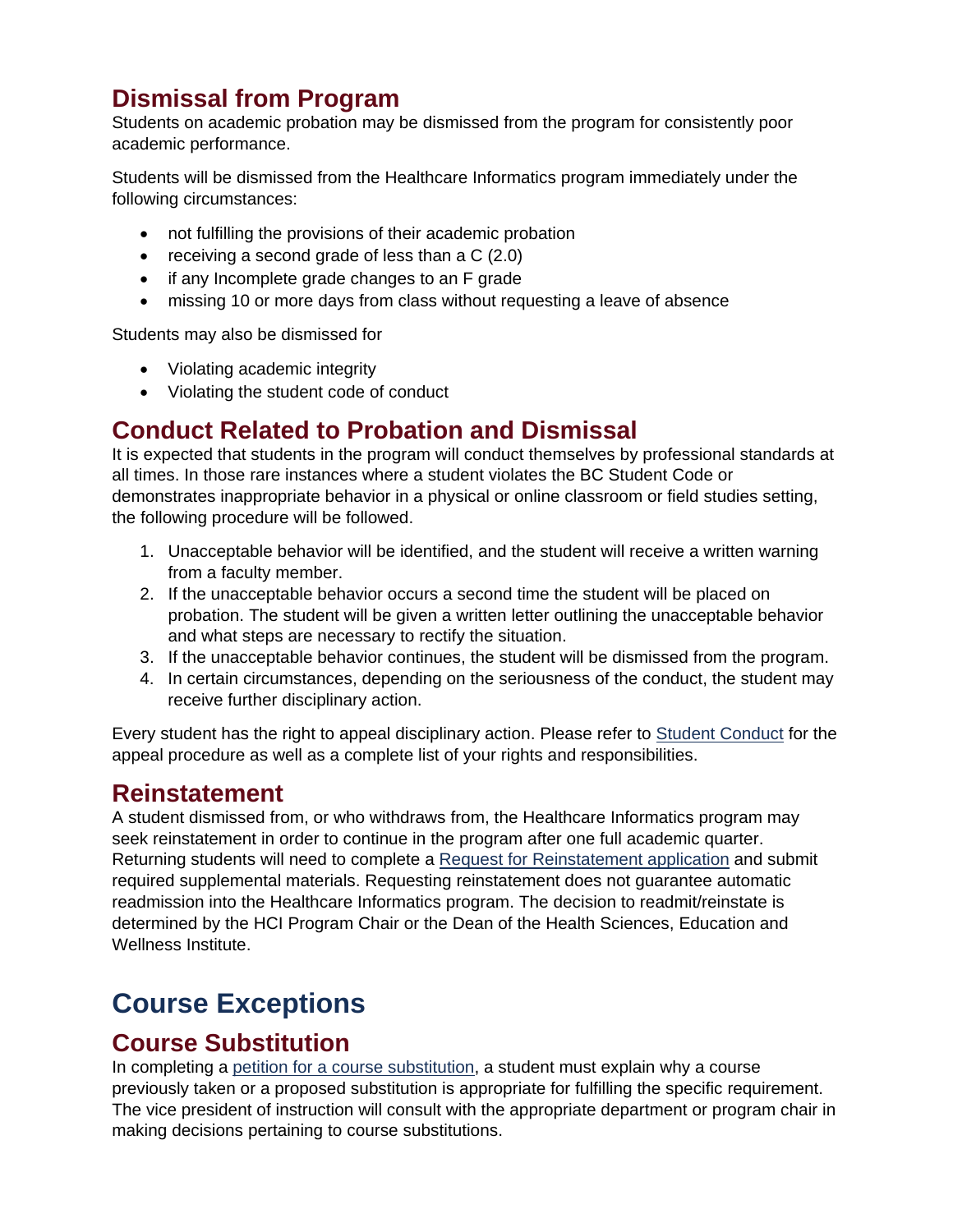#### **Course Waivers**

In rare situations, a student's prior academic experience may be assessed as equivalent to the mastery of course content and a course waiver may be granted. A waiver of a HCI degree or certificate requirement will only be approved when a student demonstrates that extenuating circumstances necessitate the waiver and that the student has exhausted available options to meet the specific program requirements. The petition must include sufficient detail about the nature and extent of the waiver, sufficient additional explanation and documentation of the extenuating circumstances, and sufficient evidence that all options for fulfilling the requirement have been attempted or considered to provide a basis for determining the necessity of the waiver.

- Waivers are granted for equivalent credit-bearing coursework completed at an accredited university.
- Waivers will only be considered for courses taken within the last ten years in which the student earned a grade of B or better.
- In situations where a course waiver is granted, the student, in consultation with his or her academic and career adviser, must replace the course with an elective. It is important to note that a course waiver only changes which courses are required for the student to graduate – not the number of credits the student needs to graduate.

**Students admitted into the HCI program may request a waiver for no more than 10 credits of 300 level courses. No waivers will be granted for 400 level courses.**

### **Awarding Non-Traditional Credit**

Prior Experiential Learning can at times be utilized to fulfill program requirements. Students admitted into the Healthcare Informatics program may request non-traditional credit for prior experiential learning for no more than 15 credits and the program will follow the requirements established by Bellevue College, when [awarding non-traditional credit.](http://www.bellevuecollege.edu/transfer/awarding-non-traditional-credit/)